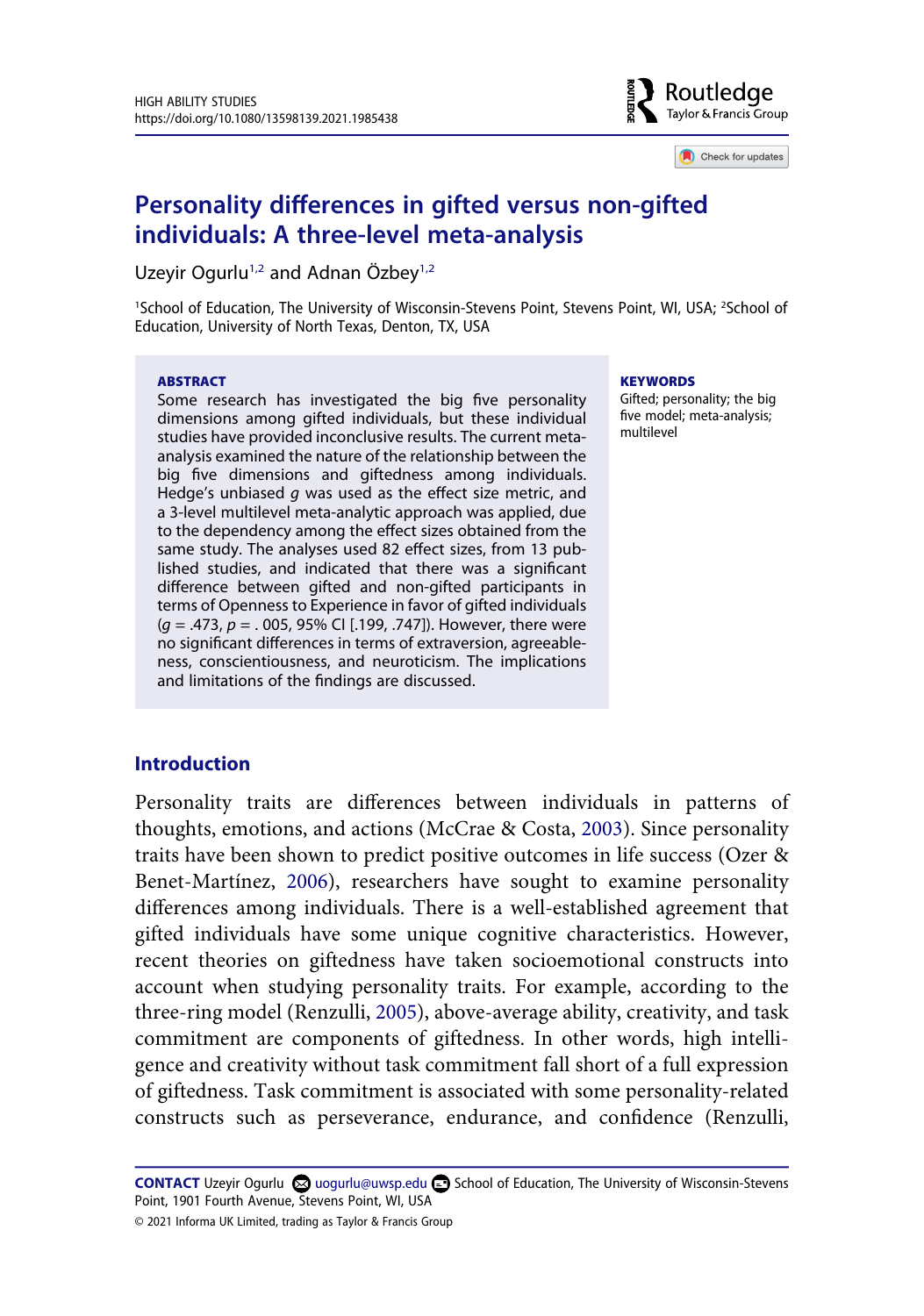<span id="page-1-6"></span>[2012](#page-23-1)). Also, the Differentiated Model of Giftedness and Talent (Gagné, [2009](#page-20-0)) proposed a set of socio-affective abilities including personality and motivation for the actualization of giftedness.

<span id="page-1-1"></span>On the contrary, there are discussions about using personality assessments in identifying giftedness (Carman, [2011\)](#page-20-1) and findings on personalityrelated characteristics of the gifted are inconclusive as well. Even though many different personality characteristics have been associated with individual differences in giftedness, research on personality is increasingly shaped around the Big Five Model (Zeidner & Shani-Zinovich, [2013\)](#page-24-0)

#### <span id="page-1-11"></span>**Big five personality model**

<span id="page-1-10"></span><span id="page-1-8"></span><span id="page-1-2"></span>The Big Five personality model has been seen as the most widely accepted taxonomy of basic personality traits that accounts for the majority of individual differences in adjusting to and interacting with the world (Costa & McCrae, [1987;](#page-20-2) McCrae & Costa, [1999](#page-22-2)). The model has five dimensions: extraversion, agreeableness, conscientiousness, neuroticism, and openness to experience. These dimensions are cross-cultural (Yamagata et al., [2006](#page-24-1)) and relatively stable across conditions and settings (McAdams & Pals, [2006\)](#page-22-3). Each of the dimensions is defined by a number of specific traits. Conscientiousness includes traits such as organization, thoroughness, and reliability. Extraversion describes the extent to which an individual is talkative, assertive, and excitable. Neuroticism is related to negative emotions such as nervousness, moodiness, and low emotional control. Openness to experience is connected with traits such as curiosity, originality, and creativity. Finally, agreeableness characterizes the extent to which an individual is kind, trustworthy, and warm (Goldberg, [1993](#page-21-0)). Each dimension indicates a continuum of the traits from its lower to the upper end. For instance, individuals who score high in agreeableness tend to be sympathetic and cooperative, while those who have low levels are more likely to be cynical (Costa & McCrae, [1992a\)](#page-20-3).

<span id="page-1-9"></span><span id="page-1-7"></span><span id="page-1-5"></span><span id="page-1-4"></span><span id="page-1-3"></span><span id="page-1-0"></span>Recently, some meta-analyses have searched for the relationships between the big five dimensions and other constructs. Feist [\(1998](#page-20-4)) pointed out that creative people were more open to new experiences and less conscientious compared to less creative people. Similarly, Puryear, Kettler, and Rinn [\(2017](#page-23-2)) found openness and extraversion as strong positive predictors of creativity in their meta-analysis. In their review, Curtis, Windsor, and Soubelet [\(2015](#page-20-5)) claimed openness and conscientiousness were related to cognitive ability in older adults. Extraversion was positively associated with long-term memory, but agreeableness was unrelated to general cognitive ability, memory, and executive functioning. Barańczuk ([2019\)](#page-19-0) concluded that lower neuroticism and higher extraversion, openness to experience, agreeableness, and conscientiousness were linked to greater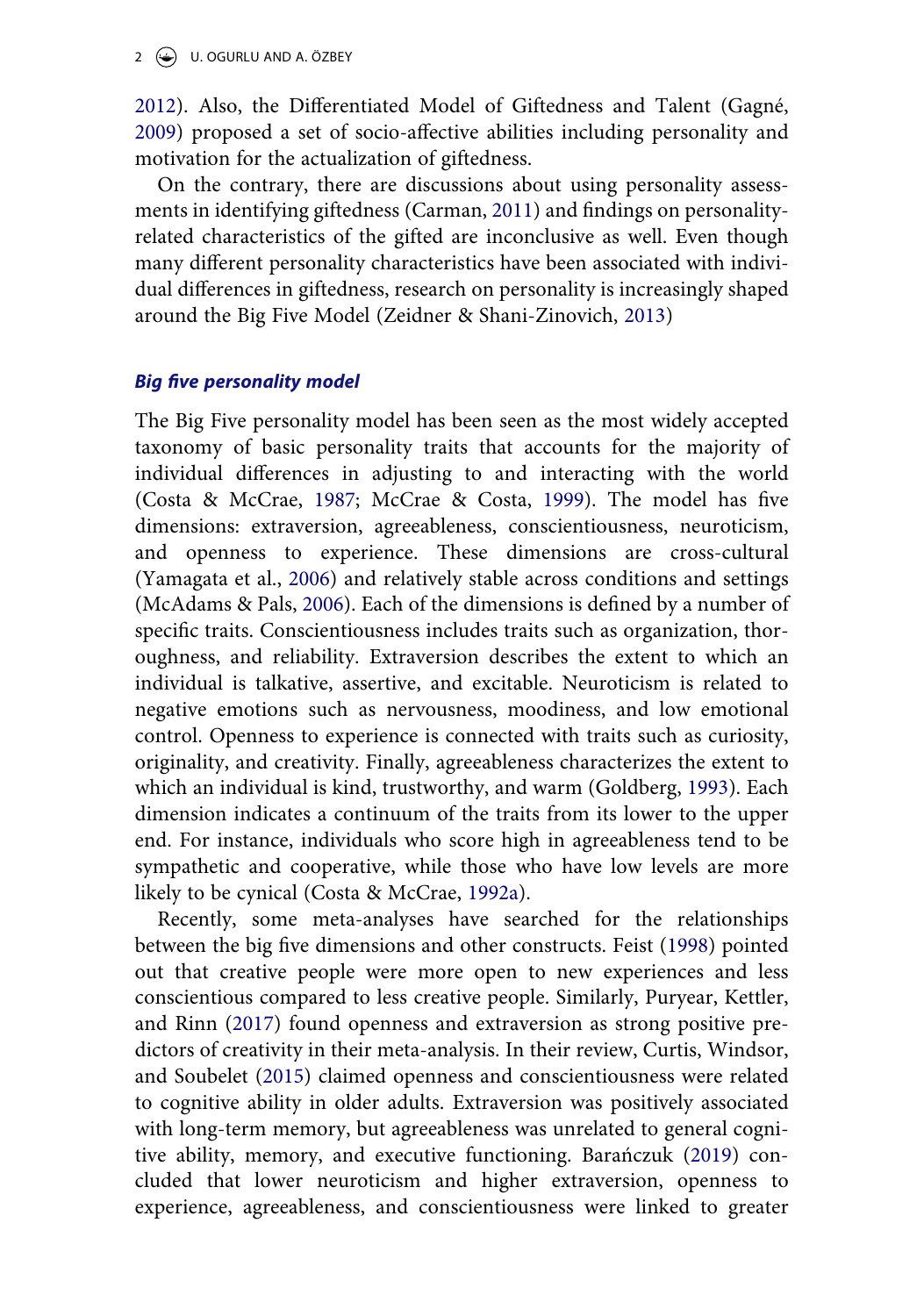perceived availability of social support. Another meta-analysis result indicated that resilience was negatively correlated with neuroticism but positively associated with extraversion, openness, agreeableness, and conscientiousness (Oshio, Taku, Hirano, & Saeed, [2018](#page-22-4)).

<span id="page-2-9"></span><span id="page-2-5"></span><span id="page-2-3"></span>Even though there are some discussions about the constructs of the model including the number of personality traits (Strus, Cieciuch, & Rowinski, [2014](#page-24-2)), The Big Five dimensions are beneficial concepts for explaining personality and conducting research on giftedness (Parker & Stumpf, [1998\)](#page-22-5). Mammadov ([2016\)](#page-21-1) explored the relationship between the Big Five dimensions and academic achievement in gifted children and found that agreeableness, conscientiousness, and openness had significant associations with the ACT scores whereas neuroticism did not have a significant relationship with any of the achievement indicators. He also indicated that four dimensions were positively correlated with selfregulatory efficacy and autonomous motivation but neuroticism had negative relationships with these variables in the gifted sample.

#### **Giftedness**

<span id="page-2-8"></span><span id="page-2-0"></span>Researchers have been trying to examine unique personality traits among gifted individuals. For instance, Silverman ([1993\)](#page-24-3) identified introversion as a perceived characteristic of the gifted. Teachers perceived gifted students as more open to new experiences, more introverted, less emotionally stable and less agreeable compared to other students (Baudson & Preckel, [2013\)](#page-19-1). A meta-analysis of personality types as measured by the Myers-Briggs Type Indicator pointed out that gifted individuals scored higher on the Introversion, Intuition, Thinking, and Perceiving dimensions than their peers (Sak, [2004\)](#page-23-3). Gifted students scored higher on openness and lower on neuroticism than their peers (Zeidner & Shani-Zinovich, [2011\)](#page-24-4). Similarly, a higher level of openness to experience was found among creatively gifted adults (Vuyk et al., [2016](#page-24-5)) and honor college students (Scager et al., [2012](#page-23-4)). McCrae et al. [\(2002](#page-22-6)) showed that neuroticism and extraversion scores were not high, nor were agreeableness and conscientiousness scores low in the gifted sample.

<span id="page-2-11"></span><span id="page-2-10"></span><span id="page-2-7"></span><span id="page-2-6"></span><span id="page-2-4"></span><span id="page-2-2"></span><span id="page-2-1"></span>Some stereotypes about gifted individuals have prevailed among educators in society (Preckel, Baudson, Krolak-Schwerdt, & Glock, [2015\)](#page-23-5). These stereotypes can include oddly different from others, lower social and emotional skills (Baudson & Preckel, [2016](#page-19-2)), being introverted, (Ensign, [2000](#page-20-6)) or gender stereotypes (Keller, [2001](#page-21-2)). These stereotypes exaggerate rather than reflect reality and can result in some unrealistic expectations of personality traits from gifted individuals. Debunking these misconceptions about the gifted population is highly crucial to meet their unique needs in educational settings and in society as a whole.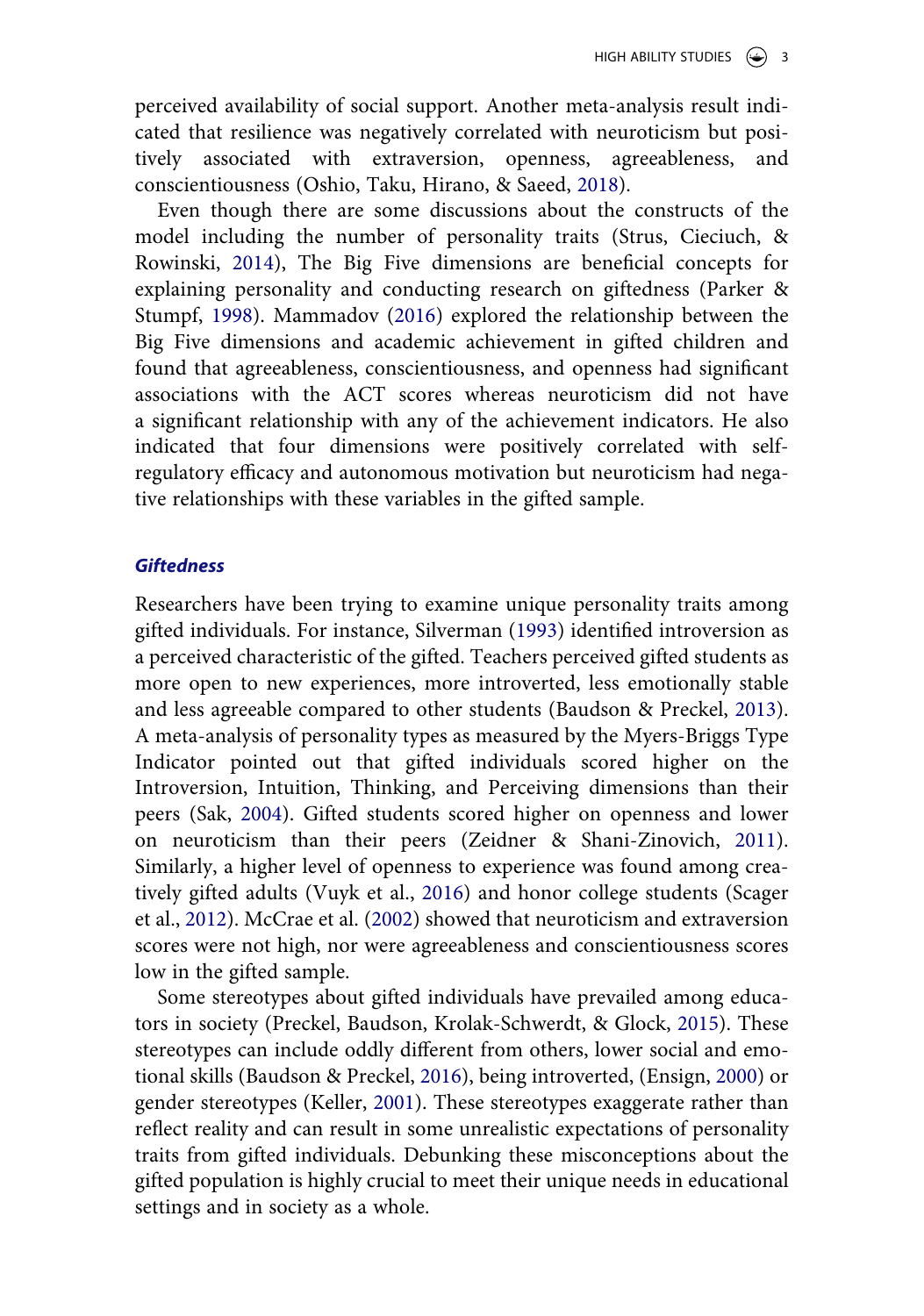4  $\bigodot$  U. OGURLU AND A. ÖZBEY

Given the lack of clarity in the nature of the personality differences between gifted and non-gifted individuals and some personality-related misconceptions about gifted individuals, a meta-analysis of available research studies on this topic is critical to take stock of in the extant literature. The major objective of the current meta-analysis is to reveal the personality differences between gifted and non-gifted individuals from the Big Five personality model perspective. Admittedly, the differences could be affected by other factors, and they need to be taken into consideration in order to make sense of variation in the study results. A few of these potential variables (i.e., moderators) are discussed below.

#### **Age differences in the big five dimensions**

<span id="page-3-4"></span><span id="page-3-2"></span>Another area of controversy is how personality changes as individuals grow older. Personality traits display changes across the lifespan however there is no consistency over the study results in the general population. For instance, in a large sample, Srivastava, John, Gosling, and Potter ([2003](#page-24-6)) found that agreeableness and conscientiousness increased whereas openness to experience decreased slightly across the lifespan of the sampled participants. Extraversion did not change across the lifespan of those who were part of the sample. Soto, John, Gosling, and Potter [\(2011](#page-24-7)) found similar results with only an exception of growth in openness. Specht, Egloff, and Schmukle ([2011\)](#page-24-8) evidenced inverted-U stability in all dimensions except conscientiousness which had a linear growth with age. Roberts, Walton, and Viechtbauer ([2006\)](#page-23-6) indicated increases in measures of social dominance (extraversion), conscientiousness, and emotional stability from age 20 to age 40. Whereas, social vitality (extraversion) and openness increase in adolescence but then decrease as people age. Agreeableness was found to change only in old age.

<span id="page-3-3"></span><span id="page-3-1"></span>McCrae et al. [\(2002\)](#page-22-6) reported an increase in openness between age 12 and age 16 in a gifted sample. However, they did not find significant longitudinal main effects for neuroticism, extraversion, and agreeableness. On the other hand, Mammadov [\(2016\)](#page-21-1) did not reveal any differences between grade levels on personality traits except extraversion among gifted students. Middle school gifted students had significantly higher extraversion scores than high school gifted students. Because of those mixed results in the general population, and due to the shortage of research regarding the impact of aging on gifted individuals, the current meta-analysis used age as another moderator.

#### **Gender differences in big five dimensions**

<span id="page-3-0"></span>Personality dimensions do not seem the same across genders. In the general population, neuroticism is consistently found higher in females than males (Costa, Terracciano, & McCrae, [2001](#page-20-7); Lynn & Martin, [1997](#page-21-3)). Costa et al.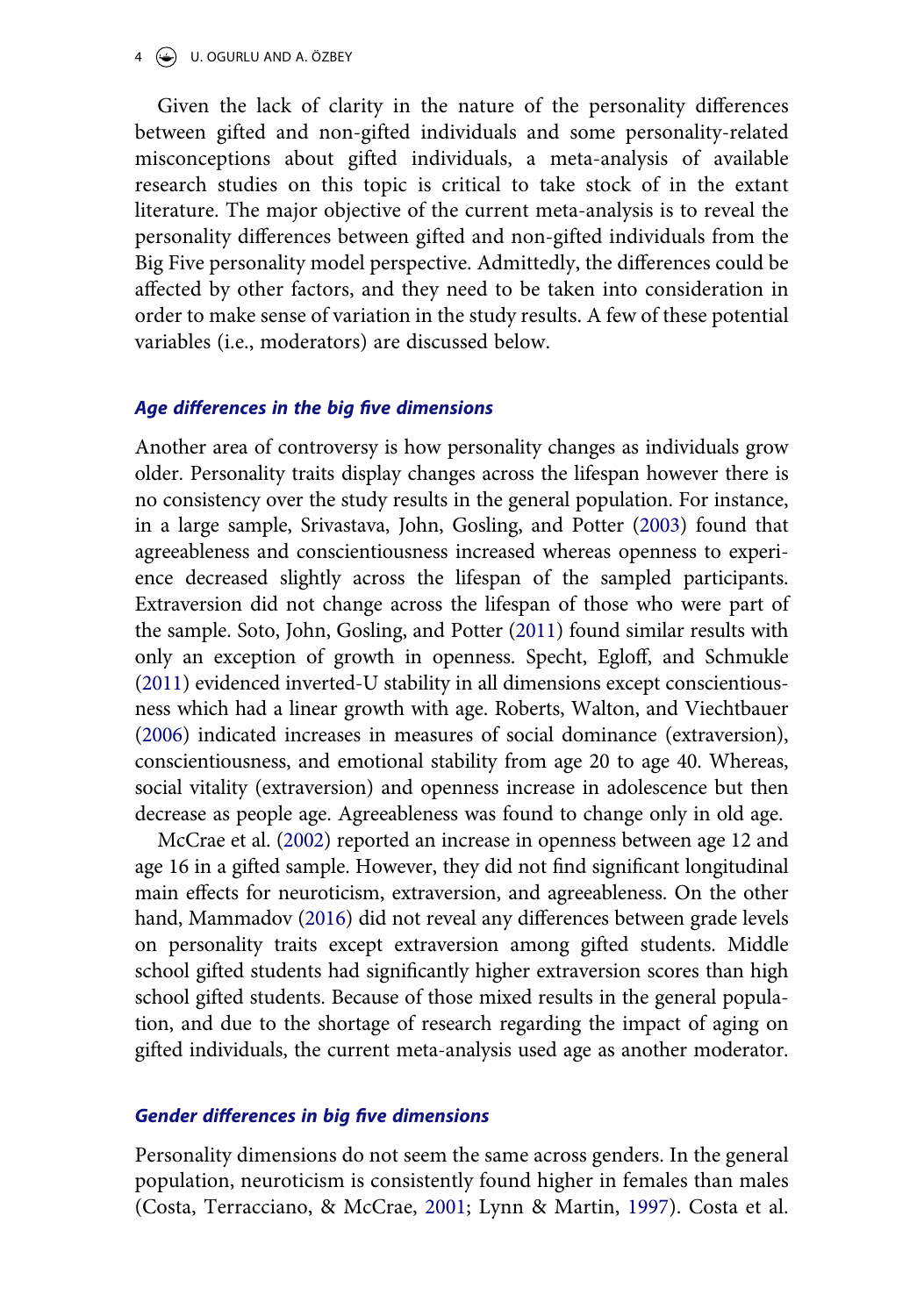<span id="page-4-5"></span><span id="page-4-0"></span>([2001](#page-20-7)) concluded that females also scored higher in openness compered to males. In terms of extraversion, there have been inconsistent results. For example, Lynn and Martin [\(1997\)](#page-21-3) reported that females scored lower in extraversion whereas Feingold ([1994\)](#page-20-8) claimed their scores were slightly higher than males. Schmitt, Realo, Voracek, and Allik ([2008\)](#page-23-7) evidenced higher levels of neuroticism, extraversion, agreeableness, and conscientiousness in females than males across 55 nations. McCrae et al. ([2002\)](#page-22-6) indicated that females had significantly higher scores than males on neuroticism, extraversion, openness, and agreeableness scales in the gifted sample. In his study with a gifted sample, Mammadov ([2016\)](#page-21-1) indicated that female gifted students had higher scores on neuroticism and lower on extraversion in comparison with their peers. The psychological development of men and women, universal gender role socialization processes, and cultural factors could be some possible reasons for gender differences regarding personality (Pirlott & Schmitt, [2014;](#page-23-8) Schmitt et al., [2017\)](#page-23-9). Therefore, gender is included as a moderator in this meta-analysis.

#### <span id="page-4-3"></span>**Cultural differences in big five dimensions**

<span id="page-4-4"></span><span id="page-4-2"></span>Indicators of personality can be grounded by culturally prescribed rules and norms. Thus, personality traits may differ by culture. Schmitt, Allik, McCrae, and Benet-Martínez [\(2007](#page-23-10)) indicated that the five-dimensional structure was visible across cultures. According to McCrae [\(2002\)](#page-22-7), the heterogeneity of personality traits was quite large in European and American cultures. Schmitt et al. ([2007\)](#page-23-10) showed that individuals from Africa and East Asia had different personality trait profiles than other cultures. Inhabitants from those areas seemed to be more conscientious. Thus, culture, which can be coded based on the study sample was a variable.

#### **Educational programs for the gifted**

<span id="page-4-1"></span>The other factor we considered in personality differences was educational interventions for gifted people. Recent meta-analytic results revealed that educational interventions have had a positive influence on the academic, social, and emotional development of gifted individuals. For instance, acceleration and enrichment programs had a positive impact on academic outcomes and social-emotional development among the gifted population (Kim, [2016](#page-21-4); Steenbergen-Hu &Moon, [2011](#page-24-9)). Given the effects of programs for gifted individuals, attending a gifted program would have different impacts on social-emotional development, including The Big Five dimensions. Thus, involvement in a gifted program or lack thereof was another moderator in the present meta-analysis.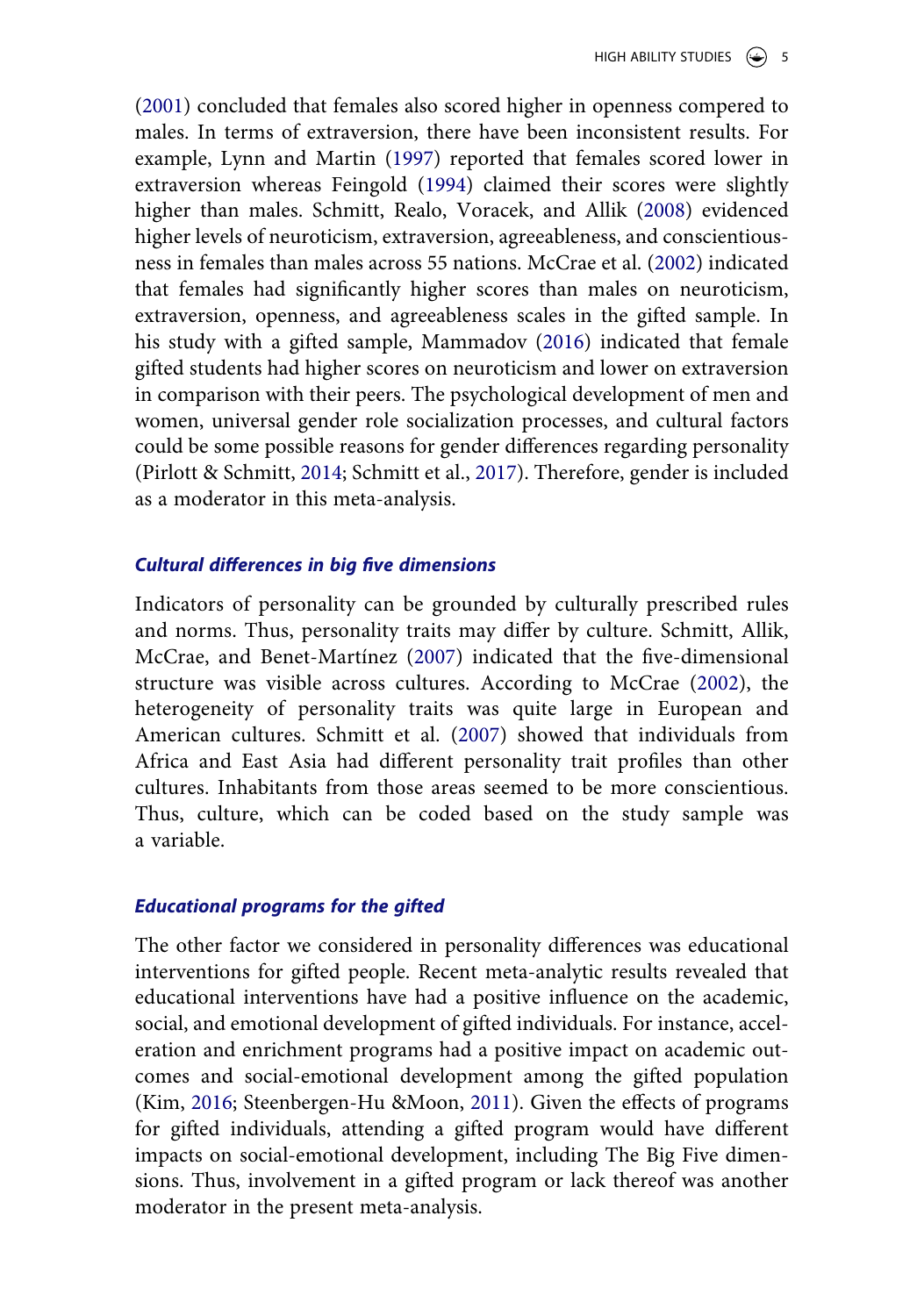## **Present study**

<span id="page-5-1"></span><span id="page-5-0"></span>There has always been an interest in whether gifted individuals are different from non-gifted individuals regarding their personality, behavior, mental health, or educational adjustment (Wirthwein et al, [2019](#page-24-10)). Given the fact that The Big Five personality model provides a comprehensive theoretical framework (Costa & McCrae, [1992a](#page-20-3)), a meta-analysis about personality differences between gifted and non-gifted individuals would help to develop educational programming that takes personality differences into account. Meta-analyses can help with possible issues related to small sample sizes, imprecise measurements, context-bound results, and heterogeneity of study results in gifted education (Pigott & Moon, [2016\)](#page-23-11). To that end, the purpose of this study was to conduct a meta-analysis of the studies that compared the big five personality dimensions between gifted and non-gifted individuals. The current meta-analysis endeavored to reveal the personality differences between gifted and non-gifted participants concerning The Big Five dimensions. One of the benefits of meta-analysis is the consideration of the impact of potential moderators. This meta-analytic study included four moderators: gender, age levels, location of the study, and gifted sample selection. Therefore, this meta-analysis aims to answer the following questions:

- Are there any Big Five (extraversion, agreeableness, conscientiousness, neuroticism, and openness to experience) differences between gifted individuals and non-gifted peers?
- Do moderators including gender, age levels, location, and gifted sample selection explain the variability in the effect sizes?

## **Method**

## **Study variables**

The current meta-analysis compares the big five personality dimensions (extraversion, agreeableness, conscientiousness, neuroticism, and openness to experience) of gifted and non-gifted individuals. The literature was searched to locate studies comparing the big five personality dimensions in gifted and non-gifted samples.

## **Data sources and search strategies**

Various search strategies were conducted to locate relevant studies. The first strategy was reviewing some databases, including Academic Search Complete, ERIC, PsycINFO, PsychArticles, Medline (PubMed), Social Sciences Citation Index, Science Direct, ProQuest Social Sciences, Web of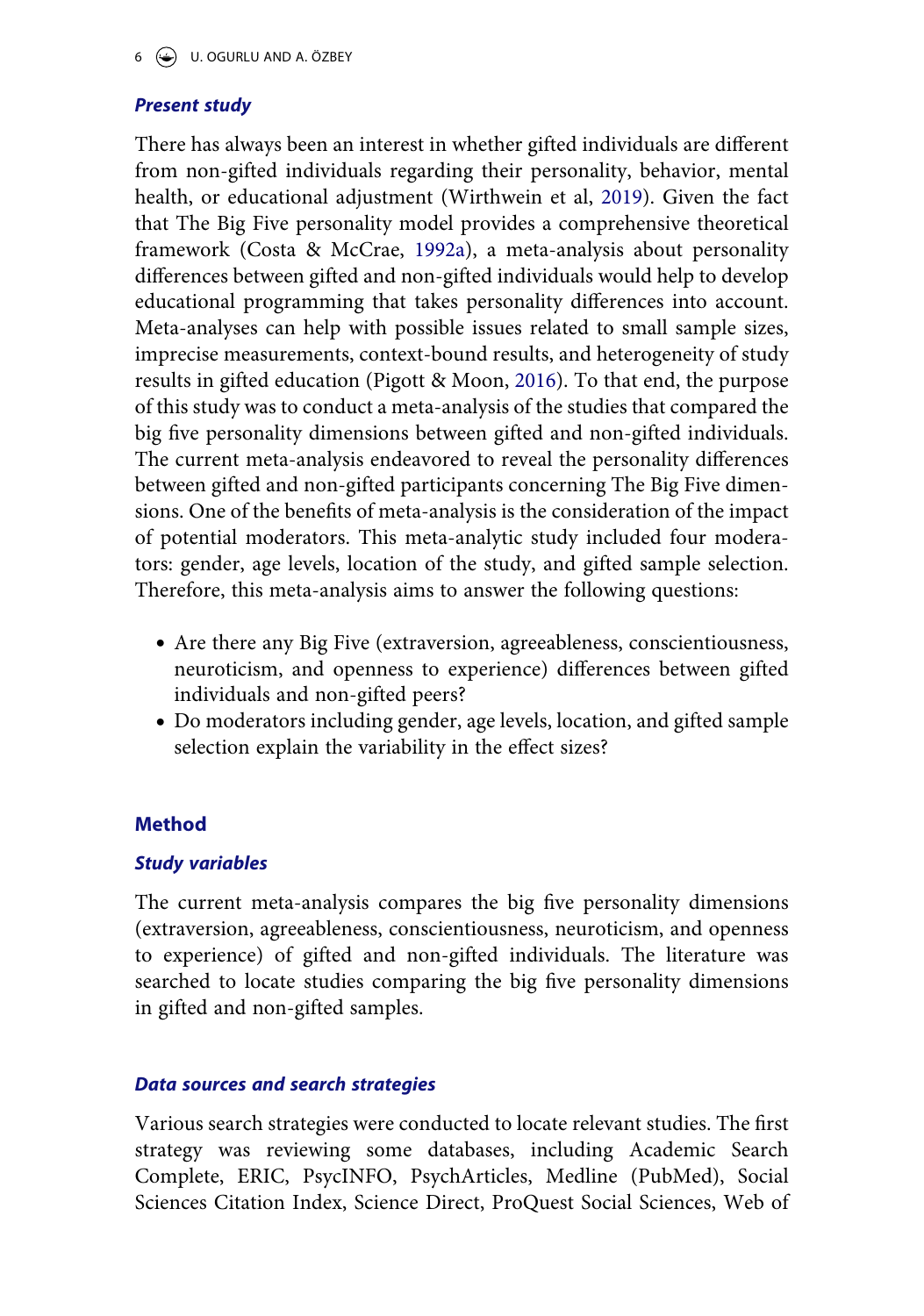Science, and Dissertation Abstracts International. The authors further carried a general web search, using Google Scholar. The search was conducted with no date limitation. The search process was ended in February 2021.

To find the relevant studies, the following keywords were used: gifted, talented, intellectually superior, high-ability, high potential, high-achieving, high cognitive abilities, non-gifted, precocious, high IQ, academically advanced, grade-skipping, curriculum compacting, early school entrance, and personality, Big five, extraversion, agreeableness, conscientiousness, neuroticism, and openness to experience. The Boolean operators and truncations (OR and AND) were used between giftedness related keywords and Big Five related keywords from the aforementioned keywords.

A targeted search was then conducted within relevant journals, including the Gifted Child Quarterly, Journal of Advanced Academics, Journal for the Education of the Gifted, Exceptional Children, High Ability Studies, and Roeper Review.

To reduce the publication bias in this meta-analysis, unpublished studies were searched by the Research Gate database. We also emailed some researchers who had investigated The Big Five personality dimensions among gifted individuals in the past to receive current and unpublished research. We retrieved literature reviews and book chapters about personality in the gifted population. In the last step, we examined the reference lists of each relevant study to reach more studies. Researchers read the abstracts and removed the studies that are not related to the big five personality dimensions in the gifted, or not containing quantitative data. At the end of the search, we found 13 eligible studies.

### **Inclusion and exclusion criteria**

Studies were chosen independently by screening entire texts using the following inclusion and exclusion criteria:

- Studies written in English were included.
- Quantitative studies that reported statistics that allow for the calculation of effect size (e.g., means and standard deviations) were included. Qualitative studies and anecdotal evidence were excluded.
- Studies that compared The Big Five dimensions (extraversion, agreeableness, conscientiousness, neuroticism, and openness to experience) among gifted and non-gifted individuals were included.

In the beginning, 35 studies were found for eligibility using the aforementioned search strategies. Thirty-four studies were obtained through databases, and one article was found by screening the reference list. [Figure 1](#page-7-0) demonstrates the chart of inclusion of studies. Thirteen articles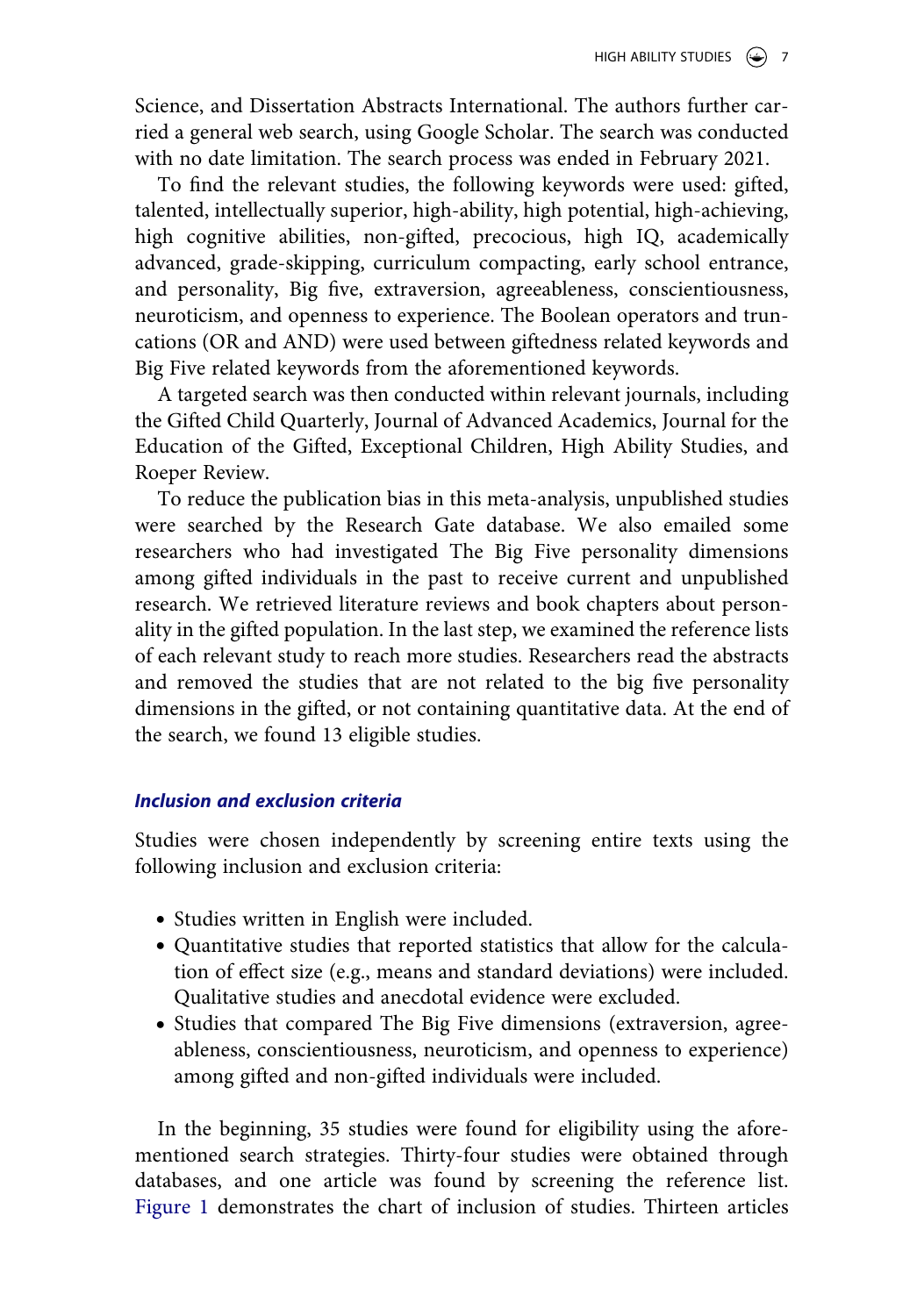#### 8 U. OGURLU AND A. ÖZBEY

<span id="page-7-4"></span><span id="page-7-3"></span><span id="page-7-2"></span><span id="page-7-1"></span>out of 35 publications were about the examination of personality among gifted from different personality perspectives, not the Big Five dimensions. Therefore these 13 studies were excluded. In addition to that, nine studies (e.g. Cross et al., [2018](#page-20-9); Larson & Borgen, [2002](#page-21-5); Mammadov, [2016;](#page-21-1) Mammadov, Cross, & Ward, [2018](#page-22-8); McCrae et al., [2002](#page-22-6); Miller & Speirs Neumeister, [2017;](#page-22-9) Parker, [1997](#page-22-10); Parker & Stumpf, [1995,](#page-22-11) [1998;](#page-22-5) Rafatpanah, Seif, Khosravani, & Alborzi, [2016](#page-23-12)) were excluded because they examined the Big Five personality dimensions among only gifted individuals but they did not include non-gifted sample as a control group. The final data set had 13 studies that are marked with an asterisk in the reference section.

### **Coding procedure**

Appraisal tools have been created to assess the quality of primary studies. While none of these tools were developed in the field of gifted education, the authors chose the Appraisal tool for Cross-Sectional Studies (AXIS tool;

<span id="page-7-0"></span>

**Figure 1.** Flow chart for the inclusion of studies.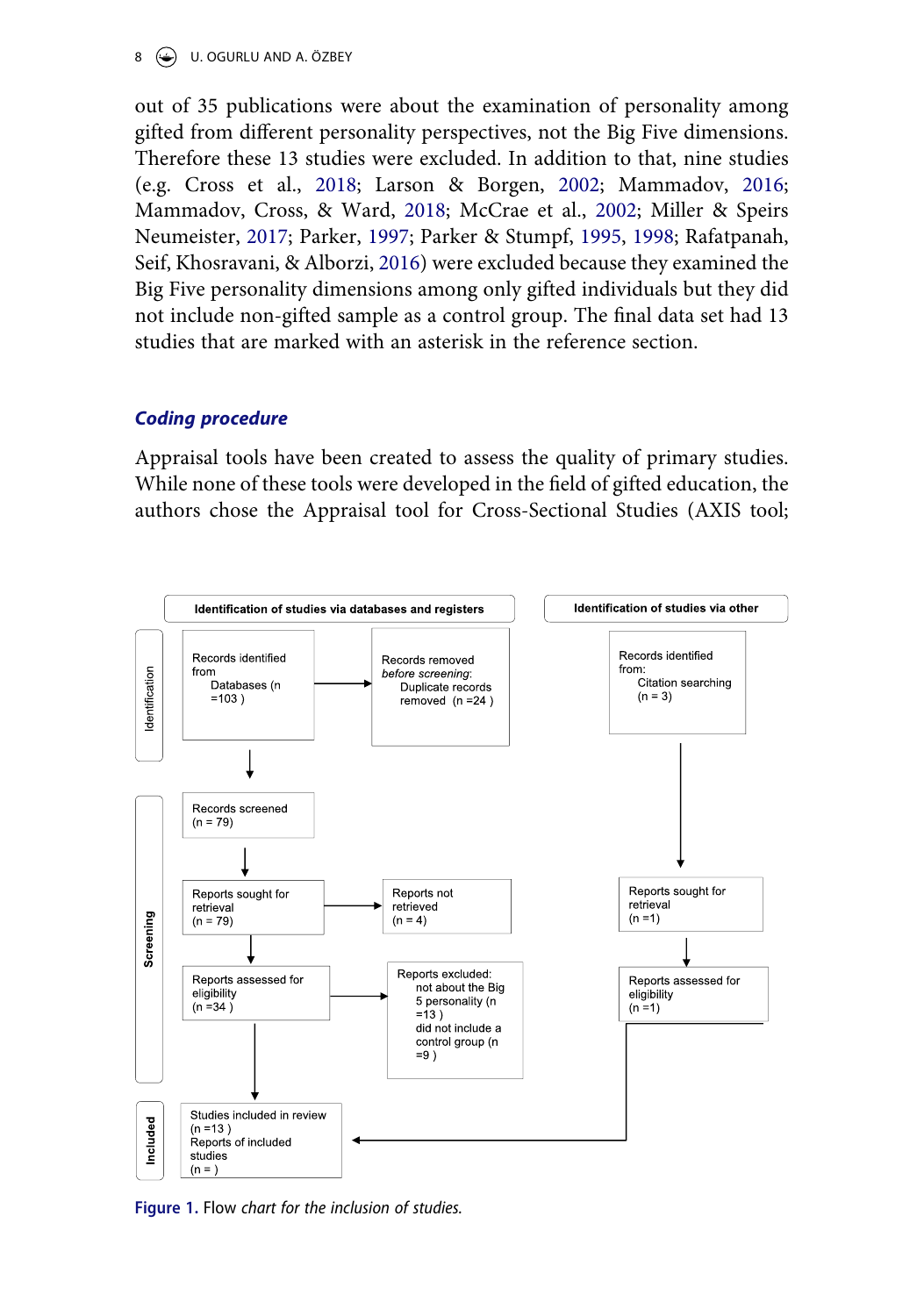<span id="page-8-1"></span>Downes, Brennan, Williams, & Dean, [2016](#page-20-10)) that was developed to assess the quality of cross-sectional studies. Two researchers evaluated the quality of selected studies by using the AXIS tool.

<span id="page-8-0"></span>To create a coding form with basic study information and effect size estimations, along with potential moderators, the authors followed the guidelines of the sixth edition of the Publication Manual of the American Psychological Association (APA, [2010](#page-19-3)). The researchers coded each study for publication year, gender, gifted sample size, nongifted sample size, sample selection methods, effect size, location of the study, measures of Big Five personality dimensions, validity, and reliability of the scales. The coding of the study was an intricate process. Each comparison between the gifted and non-gifted samples was coded in a separate row in order to obtain all possible effect sizes from the studies. Each study was coded for potential moderators, which are described below.

#### **Moderators of the study**

This meta-analytic study included four moderators: gender, age levels, location of the study, and gifted sample selection.

#### **Gender**

The gender of the participants in both the gifted and non-gifted samples in each dimension was coded as male (Agreeableness:  $k=2$ ; Extraversion:  $k=2$ ; Conscientiousness:  $k = 2$ ; Neuroticism:  $k = 2$ ; and openness:  $k = 2$ ) and female (Agreeableness:  $k = 3$ ; Extraversion:  $k = 3$ ; Conscientiousness:  $k = 3$ ; Neuroticism:  $k = 3$ ; and Openness:  $k = 3$ ). Those studies that did not include frequencies for gender were coded as mixed (Agreeableness:  $k = 10$ ; Extraversion:  $k = 11$ ; Conscientiousness:  $k = 11$ ; Neuroticism:  $k = 11$ ; and Openness:  $k = 13$ ).

#### **Age**

The authors coded the age of the participants based on grade levels since most of the studies did not include the information on the participants' mean age. Participants' grade levels were coded as high school and lower (Agreeableness:  $k = 10$ ; Extraversion:  $k = 10$ ; Conscientiousness:  $k = 10$ ; Neuroticism:  $k = 10$ ; and Openness  $k = 10$ ) and college and up (Agreeableness:  $k = 4$ ; Extraversion:  $k = 4$ ; Conscientiousness:  $k = 4$ ; Neuroticism:  $k = 4$ ; and Openness:  $k = 6$ ). If the study did not include distribution of the grades, we coded them as mixed (Agreeableness:  $k = 2$ ; Extraversion:  $k = 2$ ; Conscientiousness:  $k = 2$ ; Neuroticism:  $k = 2$ ; and Openness:  $k = 2$ )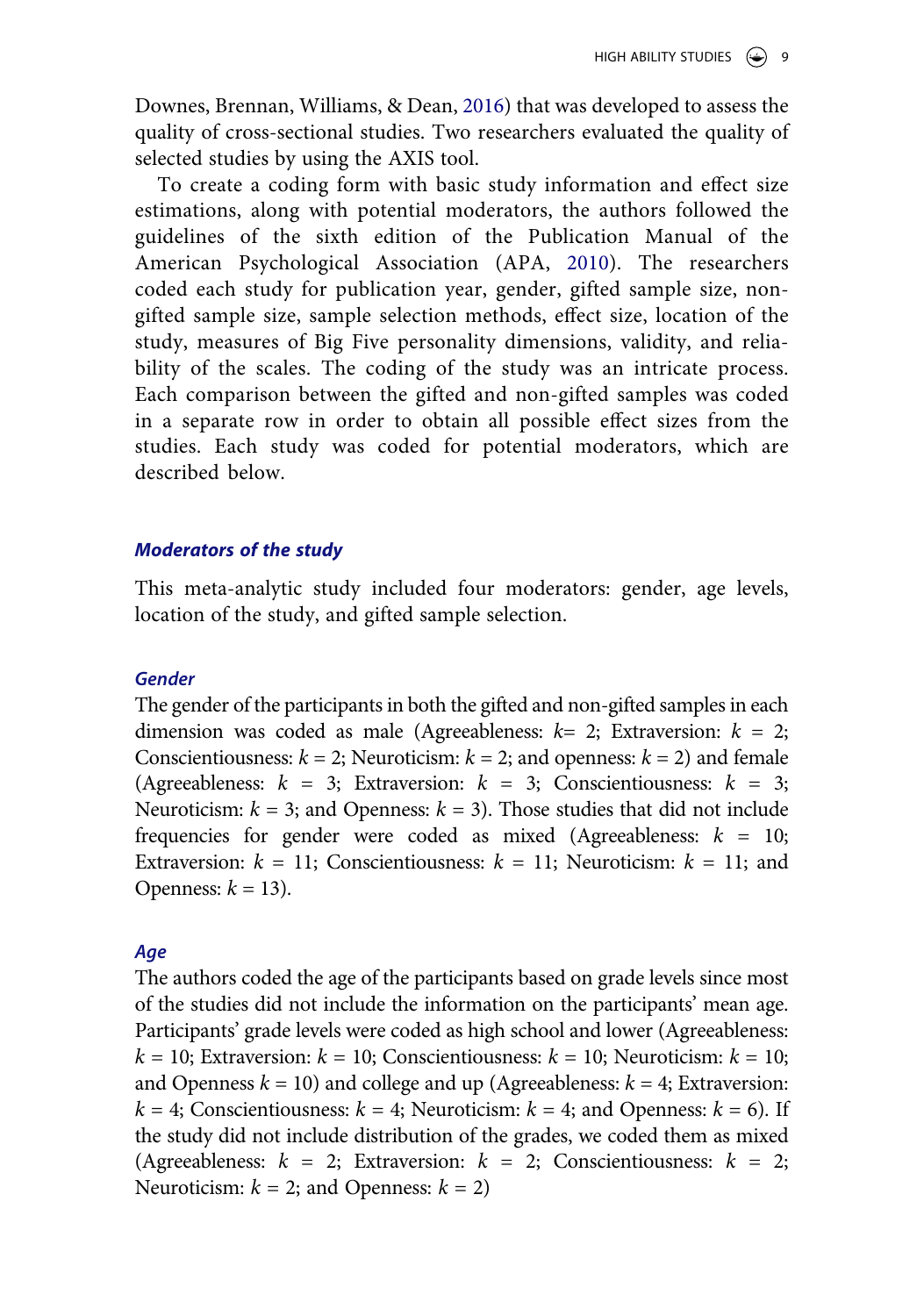### **Location**

The studies in this meta-analysis are conducted in a number of countries around the world. The researchers coded the location where the data was collected using continental categories (i.e., America, Europe, and Middle East). Articles represent nine different countries (e.g. Israel, Iran, the USA, Poland, German, Serbia, Saudi Arabia, Russia, Netherlands), from different regions. Based on their continents, we coded the USA as America (Agreeableness:  $k = 1$ ; Extraversion:  $k = 1$ ; Conscientiousness:  $k = 1$ ; Neuroticism:  $k = 1$ ; and Openness  $k = 2$ ), Poland, German, Serbia, Russia, Netherlands as Europe (Agreeableness:  $k = 10$ ; Extraversion:  $k = 10$ ; Conscientiousness:  $k = 10$ ; Neuroticism:  $k = 10$ ; and Openness  $k = 11$ ) Israel, Saudi Arabia, and Iran were coded as Middle East (Agreeableness: k  $= 5$ ; Extraversion:  $k = 5$ ; Conscientiousness:  $k = 5$ ; Neuroticism:  $k = 5$ ; and Openness  $k = 5$ )

### **Gifted sample selection**

<span id="page-9-2"></span>Gifted individuals in studies were sampled either from employing assessment criteria or chosen from programs or schools for gifted individuals. Based on Petersen's [\(2013\)](#page-22-12) categorization, we also coded the gifted sample in two categories: selection by assessment criteria (Agreeableness:  $k = 8$ ; Extraversion:  $k = 8$ ; Conscientiousness:  $k = 8$ ; Neuroticism:  $k = 8$ ; and Openness  $k = 8$ ) and selection by special programs including gifted programs or special schools for gifted individuals (Agreeableness:  $k = 8$ ; Extraversion:  $k = 8$ ; Conscientiousness:  $k = 8$ ; Neuroticism:  $k = 8$ ; and Openness  $k = 10$ 

#### **Rater reliability**

We first created a coding scheme including key variables and sample information. Using the coding scheme two researchers coded all included studies separately to ensure the reliability of the study coding. The agreement rate was 98%.

#### **The calculation of effect sizes**

<span id="page-9-0"></span>This meta-analysis used an unbiased estimate of Hedges' g (Hedges, [1981](#page-21-6)) that is based on the standardized mean difference. However, this effect size has a small bias in small samples due to overestimating the absolute value of effect sizes. This bias can be fixed by using Hedge's unbiased effect size formula as follows (Lipsey & Wilson, [2001\)](#page-21-7):

<span id="page-9-1"></span>Hedge's unbiased  $g$  (gub = unbiased g) was calculated using Equation 1.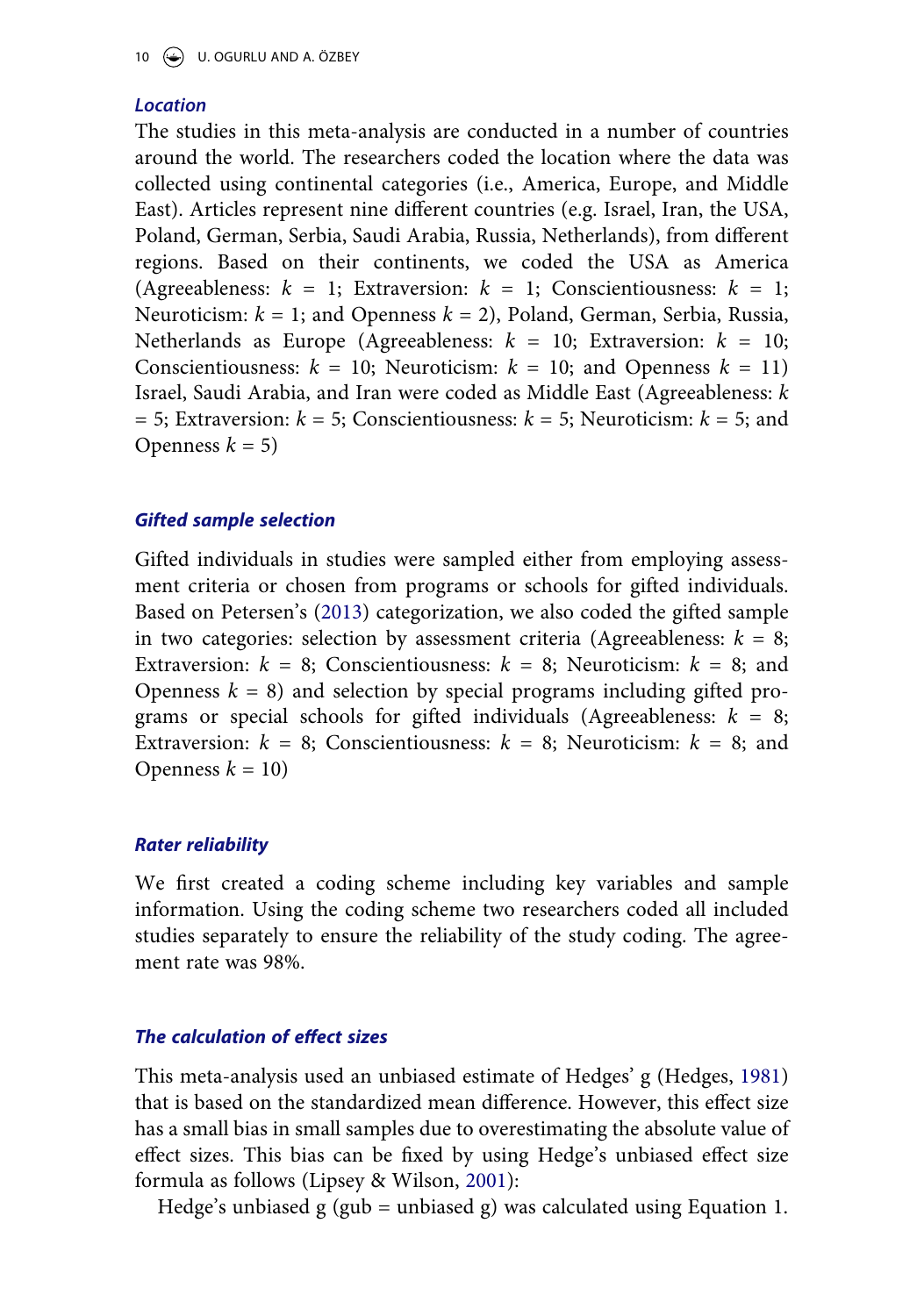HIGH ABILITY STUDIES  $\circledast$  11

$$
g_{ub} = g \left( 1 - \frac{3}{4N - 9} \right) \tag{1}
$$

where g is calculated as

$$
g = \frac{M_{g1} - M_{g2}}{s_p} \tag{2}
$$

where Mg1 and Mg2 represent group means, and sp represents pooled standard deviation.

Weight term (w) is defined in terms of standard error (SE) of the effect size as:

$$
w = \frac{1}{SE^2} \tag{3}
$$

The effect sizes in the study are reported alongside 95% confidence intervals, for simplicity in interpretation. In this study, gifted individuals have a higher mean score when a positive difference is reported.

#### **2.7.2. Assessment of publication bias and homogeneity tests**

<span id="page-10-4"></span>Publication bias is defined as the systematic unrepresentativeness of the published studies in the literature, which leads to the selection of studies with significant effects. This bias could have an impact on the conclusions of the meta-analyses (Rothstein, Sutton, & Borenstein, [2005\)](#page-23-13). In this metaanalysis, funnel plots were used to examine the publication bias. A funnel plot is a scatter plot with the effect sizes on the x-axes, and standard errors or sample sizes on the y-axes. In the absence of bias, and between-study heterogeneity, the plot will look like a symmetrical reversed funnel.

<span id="page-10-1"></span>Both Egger's regression test (Egger, Smith, Schneider, & Minder, [1997](#page-20-11)) and Begg and Mazumdar's rank (Begg & Mazumdar, [1994](#page-19-4)) were conducted to assess funnel plots for asymmetry. Egger et al. [\(1997\)](#page-20-11) developed a test for the Y intercept = 0 from a linear regression of the standardized effect sizes against precision. The regression intercept is expected to be zero when there is no publication bias. Begg and Mazumdar ([1994](#page-19-4)) examined the interdependence of variance and effect size using Kendall's method.

<span id="page-10-3"></span><span id="page-10-2"></span><span id="page-10-0"></span>Heterogeneity refers to the variability within a meta-analysis. A heterogeneity test assesses the null hypothesis that all studies are assessing the same effect (Higgins, Thompson, Deeks, & Altman, [2003](#page-21-8)). To examine heterogeneity in this meta-analysis, we used both Cochran's Q test (Hedges & Olkin, [1985\)](#page-21-9) and  $I^2$  statistic (Higgins et al., [2003\)](#page-21-8). The Q statistic follows a chi-square distribution with degrees of freedom  $(N - 1)$ . The  $I^2$  statistic is a percentage of total variation across studies owing to heterogeneity rather than chance (Higgins et al., [2003](#page-21-8)).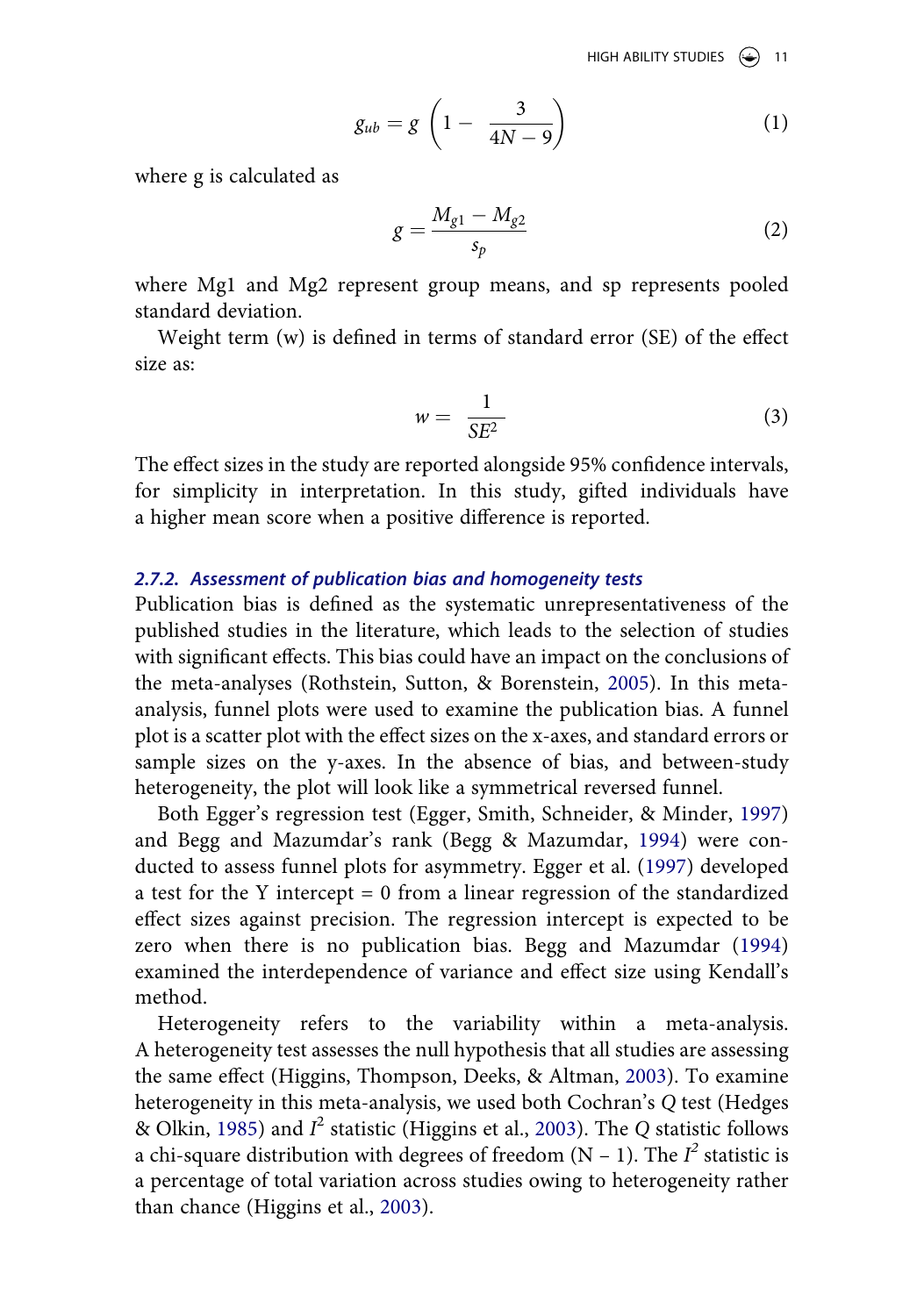### **Statistical power**

<span id="page-11-2"></span><span id="page-11-1"></span>Statistical power estimates the proportion of studies that should produce a statistically significant effect (Borenstein, Rothstein, & Cohen, [1997](#page-19-5)). For this meta-analysis, considering previous literature, we anticipated that 15 studies would meet inclusion criteria with an average participant group size of 200 and large heterogeneity between studies. In addition, we anticipated a small  $(d = .25)$  effect size. Using metapower (Griffin, [2021\)](#page-21-10), we calculated the power estimate as 0.59% to detect a small effect size and as 0.98 to detect a moderate effect size ( $d = .50$ ). Regardless, we planned to include as many studies as possible.

#### **Statistical analyses**

<span id="page-11-4"></span>Since The Big Five measurement tools have various subscales (agreeableness, extraversion, conscientiousness, neuroticism, and openness subscales), we obtained multiple effect sizes from one single study during the coding process. That is to say, 82 effect sizes were identified from 13 studies. Attaining multiple effect sizes from a single study results in dependency among the effect sizes. This dependency leads to a violation of the assumption that data should be statistically independent in meta-analyses. Therefore, we applied the three-level meta-analytic model in this metaanalysis to deal with this dependency among multiple effect sizes This threelevel approach represents the sampling variation for each effect size (level 1), variation over effect sizes within a study (level 2), and variation over studies (level 3) (Van Den Noortgate, López-López, Marín-Martínez, & Sánchez-Meca, [2015](#page-24-11)). A specific form of 3-Level Multilevel Modeling was used in this study which, has been utilized by previous research as well (e.g. Acar, Sen, & Cayirdag, [2016](#page-19-6); Ogurlu, [2020,](#page-22-13) [2021](#page-22-14)). In this model, the first level shows a within-effect size model, the second level represents variation between the effect sizes within the same study, and the third one is about variation across studies. The unconditional model provides an estimate of an overall mean, based on the random-effects model considering second and third-level variances (Raudenbush & Bryk, [2002\)](#page-23-14). Konstantopoulos ([2011\)](#page-21-11) showed the unconditional model, which will be used to estimate the overall mean effect size, as follows:

$$
Y_{ig} = \gamma_{00} + u_{0g} + r_{ig} + e_{ig}, \qquad (4)
$$

<span id="page-11-3"></span><span id="page-11-0"></span>where symbolizes observed effect size,  $\gamma_{00}$  symbolizes overall mean,  $u_{0g}$  is a level-3 unit-specific random effect,  $r_{ig}$  is a level-2 random effect,  $g = 1, 2$ , ..., m symbolizes the level-3 units (studies) and  $i = 1, 2, \ldots$  n symbolizes level-2 units (effect size). e is error term.

When p moderators are added at level-2, the final models seems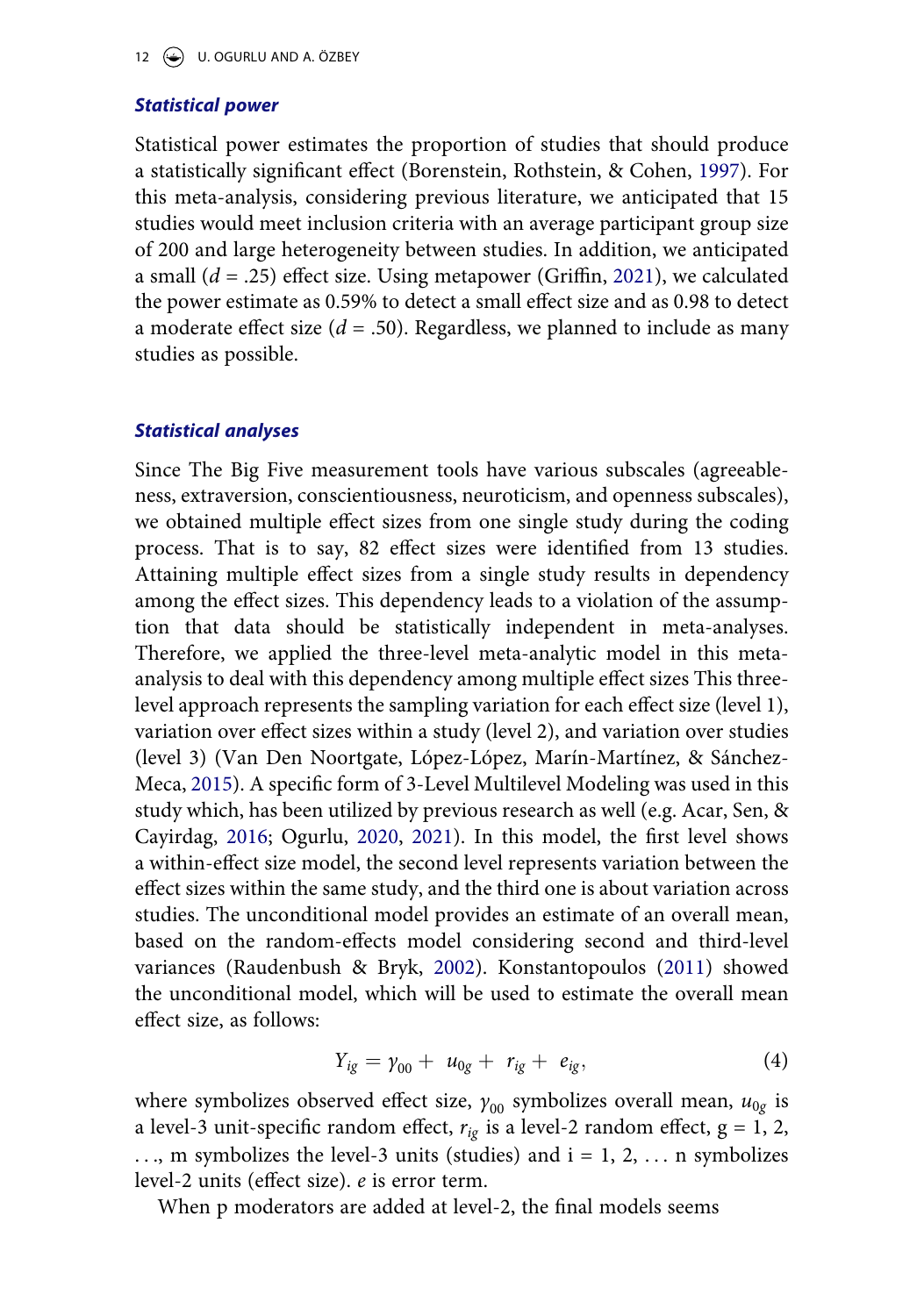HIGH ABILITY STUDIES  $\left(\bigodot\right)$  13

$$
\pi_{ig} = \beta_{0g} + \beta_{1g} X_{1ig} + \dots + \beta_{pg} X_{pig} + r_{ig}, \tag{5}
$$

where  $\beta_{0g}, \beta_{1g}, \ldots, \beta_{pg}$  symbolize regression coefficients to be estimated, and  $X_{1ig}$ ,  $X_{pig}$  symbolize study-specific moderators.  $r_{ig}$  is a level-2 random effect or residual

<span id="page-12-0"></span>Unlike the traditional random-effects model, this three-level model includes variance between studies, and variance between effect sizes from the same study (Van Den Noortgate et al., [2015](#page-24-11)). The three-level analysis also takes into account the inclusion of predictors to explain the heterogeneity, and the estimation of Level 2 and Level 3 heterogeneity (Cheung & Chan, [2014\)](#page-20-12). (For more on the three-level meta-analytic model, see Konstantopoulos, [2011](#page-21-11); Raudenbush & Bryk, [2002](#page-23-14); Van Den Noortgate et al., [2015](#page-24-11)). This model was tested using the SAS PROC MIXED command with the restricted maximum likelihood (REML) estimation.

#### **Results**

We obtained a total of 82 effect sizes from 13 published studies. The included studies are provided in [Table 1](#page-13-0). Publication year ranges from 1995 to 2020.

The total sample size was 7976 individuals (3244 gifted and 4732 nongifted). Before examining the mean effect size and the study moderators, the funnel plot was used to examine the publication bias for each dimension. Egger's test and Begg and Mazumdar's rank were used to assess funnel plots for asymmetry. [Table 2](#page-16-0) shows the values of Egger's test and Begg and Mazumdar's rank correlation for each Big five dimension. Funnel plots for each dimension are also provided as a supplementary document.

As seen in the table, the values of Egger's test, and of Begg and Mazumdar's rank correlation were not significant for each dimension. Thus, we could conclude that publication bias did not seem to be a serious threat to the dataset.

In this study, both Cochran's Q test (Hedges & Olkin, [1985](#page-21-9)) and  $I^2$ statistic (Higgins et al., [2003](#page-21-8)) were applied to assess heterogeneity in the meta-analysis. The values of the Q test and  $I^2$  are given in [Table 3](#page-16-1) for each dimension. These two statistics showed that the data were largely heterogeneous for each dimension.

The unconditional model provides an estimate of the overall mean as a random effect and the variances at the second and third levels. [Table 4](#page-17-0) indicates the fixed coefficients, variance components, standard errors, p values, and 95% confidence intervals (CI).

The unconditional model provided the overall effect size for each dimension. The average effect sizes provided no significant difference existed between the gifted and non-gifted participants with respect to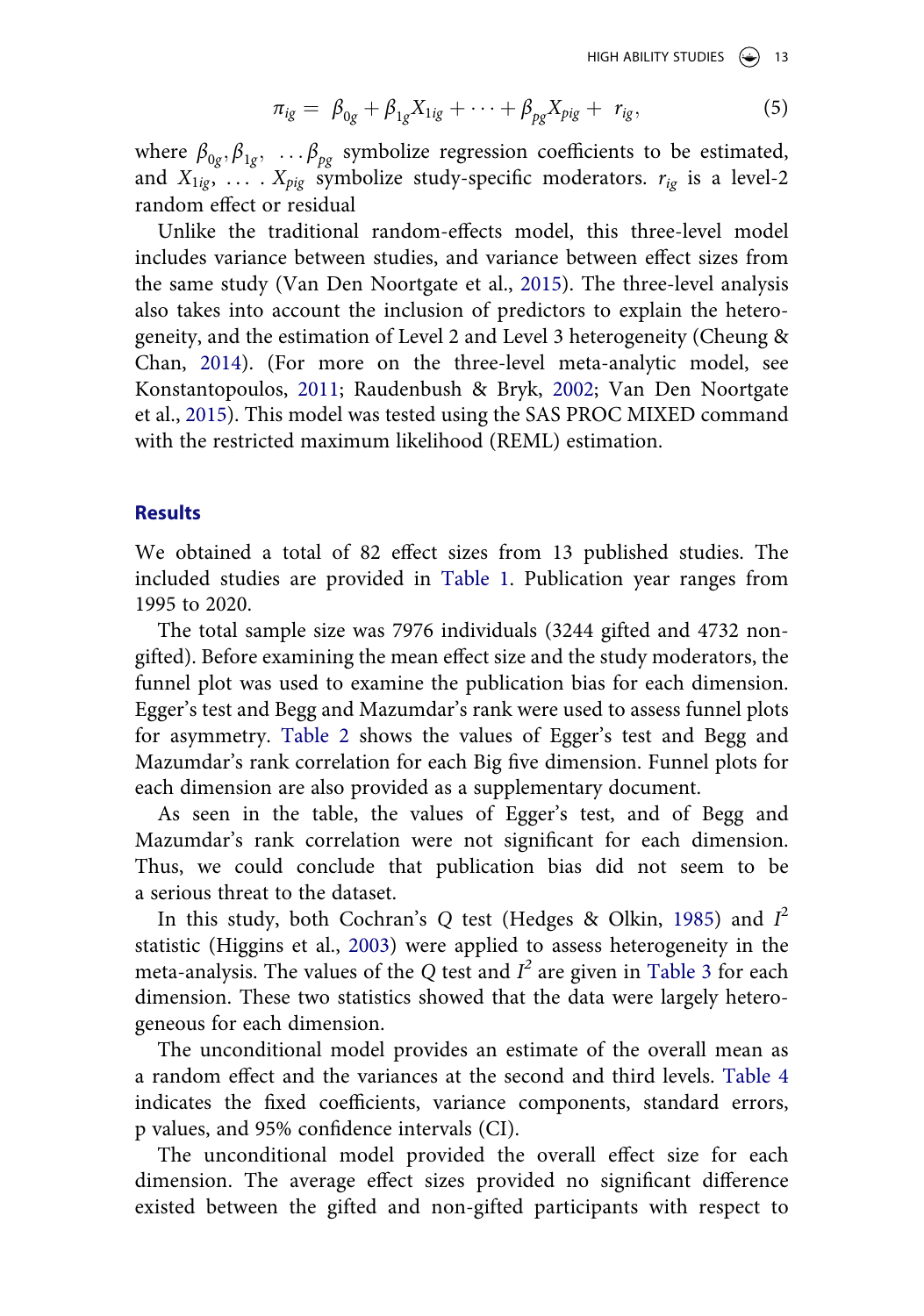<span id="page-13-12"></span><span id="page-13-11"></span><span id="page-13-10"></span><span id="page-13-9"></span><span id="page-13-8"></span><span id="page-13-7"></span><span id="page-13-6"></span><span id="page-13-5"></span><span id="page-13-4"></span><span id="page-13-3"></span><span id="page-13-2"></span><span id="page-13-1"></span><span id="page-13-0"></span>

| to others,<br>peers.<br><b>Big Five Personality Traits</b><br>Inventory (Costa &<br>Inventory (Costa &<br>ళ<br>ళ<br>Inventory-Revised<br>Naumann, & Soto,<br>Inventory-Revised<br>Shafer's 30 markers.<br>(Costa & McCrae,<br>The Big Five (John,<br>(Costa & McCrae,<br>Inventory (Costa<br>Inventory (Costa<br>McCrae, 1992b)<br>McCrae, 1992b)<br>McCrae, 1992c)<br>Model<br>NEO-Five Factor<br>NEO Personality<br>NEO-Five Factor<br>NEO Personality<br>NEO-Five Factor<br>1992b)<br>(1999).<br>1992b)<br>2008)<br>Nederland<br>Country<br>Arabia<br>Poland<br>Poland<br>Serbia<br>Russia<br>Saudi<br>ŠΩ<br>lran<br>In public high schools<br>From regular schools,<br>standing academic<br>students ( $n = 107$ )<br>freshmen students<br>secondary schools<br>education schools<br>non-gifted female<br>Non-gifted adults<br>undergraduate<br>Participants<br>In public schools<br>English philology<br>High school and<br>achievement.<br>Several general<br>without out-<br>students in<br>$(n = 1261)$<br>$(n = 110)$<br>$(n = 103)$<br>$(n = 192)$<br>$(n = 280)$<br>$(n = 140)$<br>$(n = 46)$<br>through organizations for the gifted<br>on some intelligence tests ( $n = 278$ )<br>Gifted students were identified based<br>the MLAT score, and the Language<br>learned, language learning history,<br>(Mensa and Mind in Development)<br>recommendation of their teachers,<br>Ability Test score for identification<br>based on Raven's Tests $(n = 132)$<br>Gifted adolescents were identified<br>Biedron (2011) They used proficiency scores, the<br>number of languages they hac<br>Gifted participants were recruited<br>From a special program ( $n = 973$ )<br>Alhoish (2019) In a summer enriching program<br>In a summer program ( $n = 178$ )<br>Based on some cognitive scales<br><b>Gifted Participants</b><br>$(n = 196)$<br>$(n = 280)$<br>$(n = 44)$<br>$(n = 48)$<br>Likhanov et al.<br>Lusby (1994).<br>Dimitrijević<br>Dijkstra et al.<br>Limont et al.<br>Ramzi etal.<br>(2011).<br>(2014).<br>$(2021)$ .<br>(2012)<br>(2012)<br>Altaras-<br>Study | El measurement Tool/                                                                                       |                                                                                                                                                                                             |
|------------------------------------------------------------------------------------------------------------------------------------------------------------------------------------------------------------------------------------------------------------------------------------------------------------------------------------------------------------------------------------------------------------------------------------------------------------------------------------------------------------------------------------------------------------------------------------------------------------------------------------------------------------------------------------------------------------------------------------------------------------------------------------------------------------------------------------------------------------------------------------------------------------------------------------------------------------------------------------------------------------------------------------------------------------------------------------------------------------------------------------------------------------------------------------------------------------------------------------------------------------------------------------------------------------------------------------------------------------------------------------------------------------------------------------------------------------------------------------------------------------------------------------------------------------------------------------------------------------------------------------------------------------------------------------------------------------------------------------------------------------------------------------------------------------------------------------------------------------------------------------------------------------------------------------------------------------------------------------------------------------------------------------------------------------------------------------|------------------------------------------------------------------------------------------------------------|---------------------------------------------------------------------------------------------------------------------------------------------------------------------------------------------|
|                                                                                                                                                                                                                                                                                                                                                                                                                                                                                                                                                                                                                                                                                                                                                                                                                                                                                                                                                                                                                                                                                                                                                                                                                                                                                                                                                                                                                                                                                                                                                                                                                                                                                                                                                                                                                                                                                                                                                                                                                                                                                    |                                                                                                            | Major Findings                                                                                                                                                                              |
|                                                                                                                                                                                                                                                                                                                                                                                                                                                                                                                                                                                                                                                                                                                                                                                                                                                                                                                                                                                                                                                                                                                                                                                                                                                                                                                                                                                                                                                                                                                                                                                                                                                                                                                                                                                                                                                                                                                                                                                                                                                                                    |                                                                                                            | Gifted students had higher scores on extraversion, agreeableness,<br>students. Neuroticism was higher among non-gifted students.<br>openness to experience, and neuroticism than non-gifted |
|                                                                                                                                                                                                                                                                                                                                                                                                                                                                                                                                                                                                                                                                                                                                                                                                                                                                                                                                                                                                                                                                                                                                                                                                                                                                                                                                                                                                                                                                                                                                                                                                                                                                                                                                                                                                                                                                                                                                                                                                                                                                                    |                                                                                                            | Agreeableness scores among gifted samples than non-gifted<br>They found higher Openness scores yet lower Neuroticism and                                                                    |
|                                                                                                                                                                                                                                                                                                                                                                                                                                                                                                                                                                                                                                                                                                                                                                                                                                                                                                                                                                                                                                                                                                                                                                                                                                                                                                                                                                                                                                                                                                                                                                                                                                                                                                                                                                                                                                                                                                                                                                                                                                                                                    | gifted learners scored the highest on Openness and<br>Conscientiousness,                                   | factors between the gifted and non-gifted learners however the<br>There were no statistically significant differences in personality                                                        |
|                                                                                                                                                                                                                                                                                                                                                                                                                                                                                                                                                                                                                                                                                                                                                                                                                                                                                                                                                                                                                                                                                                                                                                                                                                                                                                                                                                                                                                                                                                                                                                                                                                                                                                                                                                                                                                                                                                                                                                                                                                                                                    |                                                                                                            | conscientiousness, agreeableness, and extraversion compared<br>Results showed that gifted individuals indicated lower levels of                                                             |
|                                                                                                                                                                                                                                                                                                                                                                                                                                                                                                                                                                                                                                                                                                                                                                                                                                                                                                                                                                                                                                                                                                                                                                                                                                                                                                                                                                                                                                                                                                                                                                                                                                                                                                                                                                                                                                                                                                                                                                                                                                                                                    | The gifted sample had on average slightly lower scores on<br>to experience comparing the non-gifted sample | conscientiousness, extraversion, agreeableness, and openness                                                                                                                                |
|                                                                                                                                                                                                                                                                                                                                                                                                                                                                                                                                                                                                                                                                                                                                                                                                                                                                                                                                                                                                                                                                                                                                                                                                                                                                                                                                                                                                                                                                                                                                                                                                                                                                                                                                                                                                                                                                                                                                                                                                                                                                                    | experience but lower on neuroticism                                                                        | The gifted scored higher than the control group openness to                                                                                                                                 |
|                                                                                                                                                                                                                                                                                                                                                                                                                                                                                                                                                                                                                                                                                                                                                                                                                                                                                                                                                                                                                                                                                                                                                                                                                                                                                                                                                                                                                                                                                                                                                                                                                                                                                                                                                                                                                                                                                                                                                                                                                                                                                    | than the control group.                                                                                    | The gifted adolescents scored higher on openness to experience                                                                                                                              |
|                                                                                                                                                                                                                                                                                                                                                                                                                                                                                                                                                                                                                                                                                                                                                                                                                                                                                                                                                                                                                                                                                                                                                                                                                                                                                                                                                                                                                                                                                                                                                                                                                                                                                                                                                                                                                                                                                                                                                                                                                                                                                    | students.<br>McCrae, 1992b)                                                                                | The results showed that gifted students were significantly higher<br>on neuroticism and lower on openness than non-gifted                                                                   |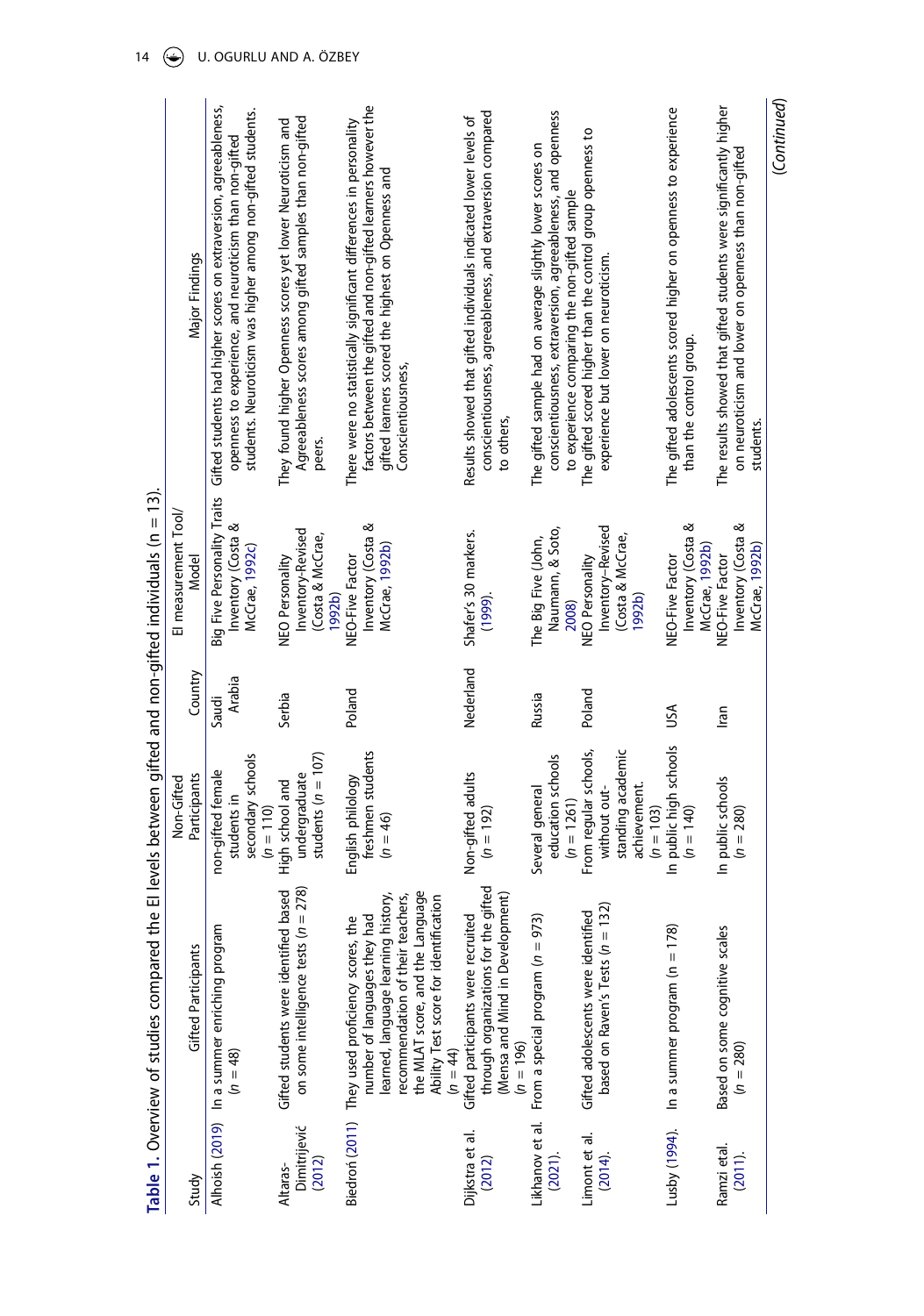<span id="page-14-2"></span><span id="page-14-1"></span><span id="page-14-0"></span>

|                                             |                                                                    | Non-Gifted                                           | Country | El measurement Tool/<br>Model                                                      |                                                                                                                                                                                             |
|---------------------------------------------|--------------------------------------------------------------------|------------------------------------------------------|---------|------------------------------------------------------------------------------------|---------------------------------------------------------------------------------------------------------------------------------------------------------------------------------------------|
| Study                                       | <b>Gifted Participants</b>                                         | Participants                                         |         |                                                                                    | Major Findings                                                                                                                                                                              |
| Sadat et al<br>(2014).                      | Based on some cognitive scales<br>$(n = 120)$                      | In public schools<br>$(n = 400)$                     | Iran    | Inventory (Costa &<br>McCrae, 1992b)<br>NEO-Five Factor                            | The results indicated that the gifted sample had higher scores on<br>consciousness but lower scores on neuroticism comparing to<br>extraversion, openness to experience, agreeableness, and |
|                                             |                                                                    |                                                      |         |                                                                                    | the non-gifted sample                                                                                                                                                                       |
| Scager et al.<br>(2012).                    | College honors students ( $n = 467$ )                              | non-honors students<br>$(n = 655)$                   |         | Netherlands The Big Five Openness to<br>(Gerris et al. 1998)<br>Experience scale   | Honors students were significantly higher than non-honors<br>students in terms of Openness to Experience                                                                                    |
| Vuyk et al.<br>(2016).                      | In gifted programs ( $n = 149$ )                                   | general population<br>Adults from the<br>$(n = 312)$ | ŠΩ      | Inventory-3 (NEO PI-3<br>The NEO Personality<br>(McCrae, Costa, &<br>Martin, 2005) | Gifted participants scored higher on Openness to Experience than<br>others                                                                                                                  |
| Wirthwein<br>et al.<br>(2019).<br>Zeidner & | In special schools $(n = 97)$                                      | From general schools<br>$(n = 529)$                  | Germany | Inventory (Costa &<br>McCrae, 1992b<br>NEO-Five Factor                             | Gifted adolescents scored higher regarding openness to<br>experience than non-gifted adolescents.                                                                                           |
| Zinovich,<br>Shani-<br>$(2011)$ .           | In special programs for gifted or<br>talented students $(n = 374)$ | in regular classes<br>$(n = 428)$                    | Israel  | The OCEANIC (Roberts,<br>2001)                                                     | Gifted students scored higher than non-gifted peers on Openness<br>to Experience but scored lower on Neuroticism.                                                                           |

<span id="page-14-3"></span>

| ٠ |
|---|
| c |
|   |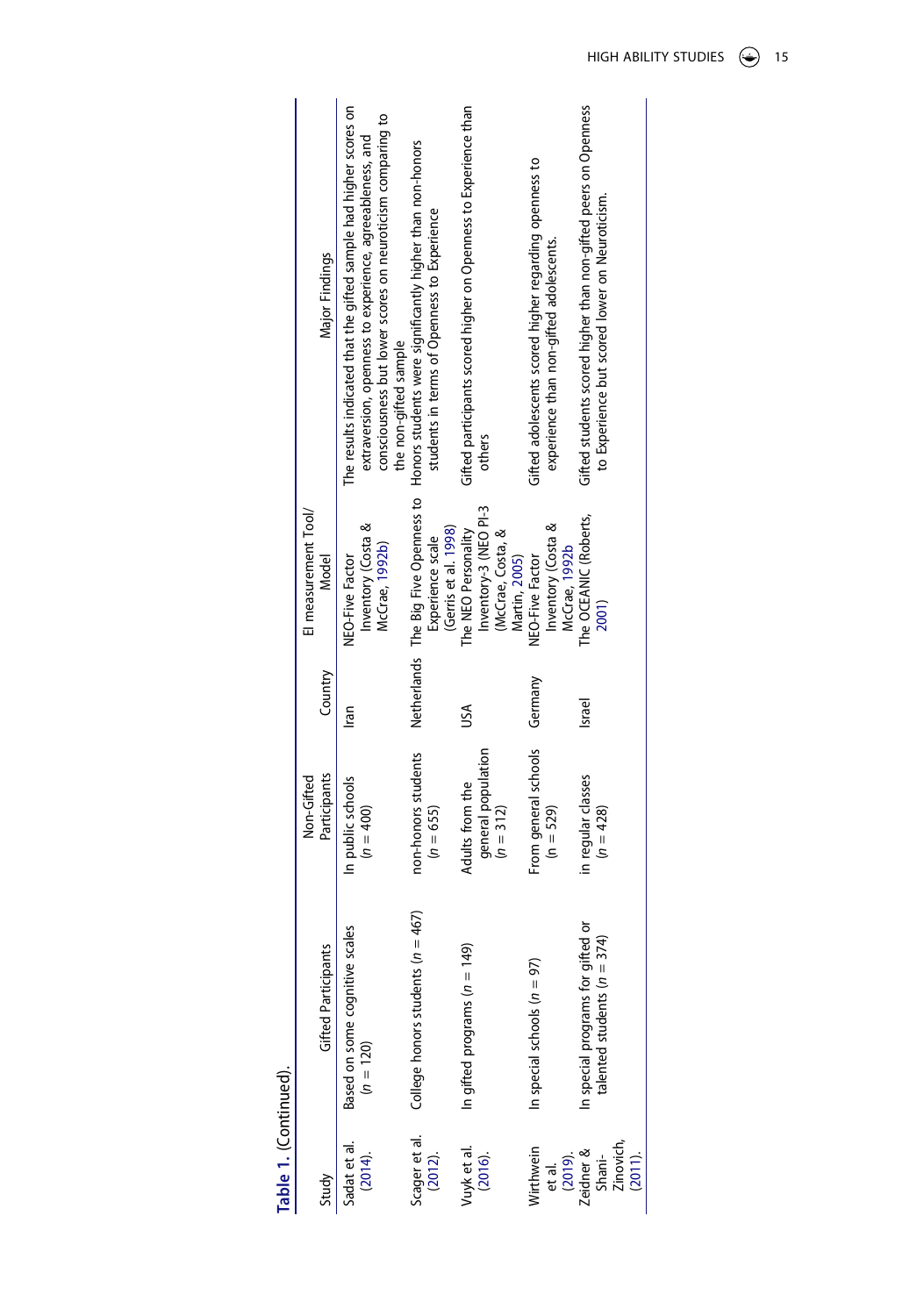Agreeableness (g = .174, p = .302, 95% CI [-.140, .488]), Extraversion (g = .184, p = .279, 95% CI [−.130, .498]), Conscientiousness (g = .223,  $p = .221, 95\%$  CI [−.112, .558]), and Neuroticism ( $g = -.338, p = .173,$ 95% CI [−.789, .113]). On the other hand, the average effect size for Openness ( $g = .473$ ,  $p = .005$ , 95% CI [.199, .747]) suggested that a significant difference existed between the gifted and non-gifted participants with respect to the Openness dimension in favor of gifted individuals. On the basis of the overall comparison between gifted and control groups, the power to detect a moderate effect size was calculated as .96 using metapower (Griffin, [2021](#page-21-10)). In other words, on average, authors had a 96% chance of detecting an effect size in the moderate level at an alpha level of 0.05.

For each dimension, the third level variance was found to be significant. Significant Level 3 variances indicated variation across studies which shows multilevel analysis is needed.

There were four moderators in this study: gender, age, location, and gifted sample selection. A full model was examined by including all of the moderators in the model. The results of the three-level main model in [Table 5](#page-18-0) indicated that none of the moderators were significant for any of The Big Five dimensions. Namely, gender, age, location, and the gifted sample did not explain a significant amount of variation in effect sizes for any dimensions.

#### **Discussion**

This meta-analysis investigated differences in The Big Five personality dimension between gifted and non-gifted individuals using multilevel analysis. For this meta-analysis, 82 effect sizes were obtained from 13 studies, which compared the Big five personality dimensions between gifted and non-gifted groups within the same study. Results indicated that gifted individuals had higher scores than their non-gifted peers concerning Openness to Experience ( $g = .473$ ). On the other hand, there were no significant differences in other dimensions including agreeableness, extraversion, conscientiousness, and neuroticism between gifted and their counterparts in this meta-analysis.

<span id="page-15-3"></span><span id="page-15-2"></span><span id="page-15-1"></span><span id="page-15-0"></span>Since intelligence is considered a crucial characteristic of all conceptions of giftedness (Sternberg & Davidson, [2005](#page-24-13)), previous studies pointed out that the openness dimension is more closely related to intelligence than other dimensions (DeYoung, [2011;](#page-20-17) Zeidner & Matthews; [2000\)](#page-24-14). These results have aligned with this study. Some research findings indicated a negative association between neuroticism and intelligence (Hembree, [1988](#page-21-16); Moutafi, Furnham, & Paltiel, [Moutafi, et al., \(2005\)\)](#page-22-16). Contrary to this study, we did not find any differences between gifted and non-gifted samples concerning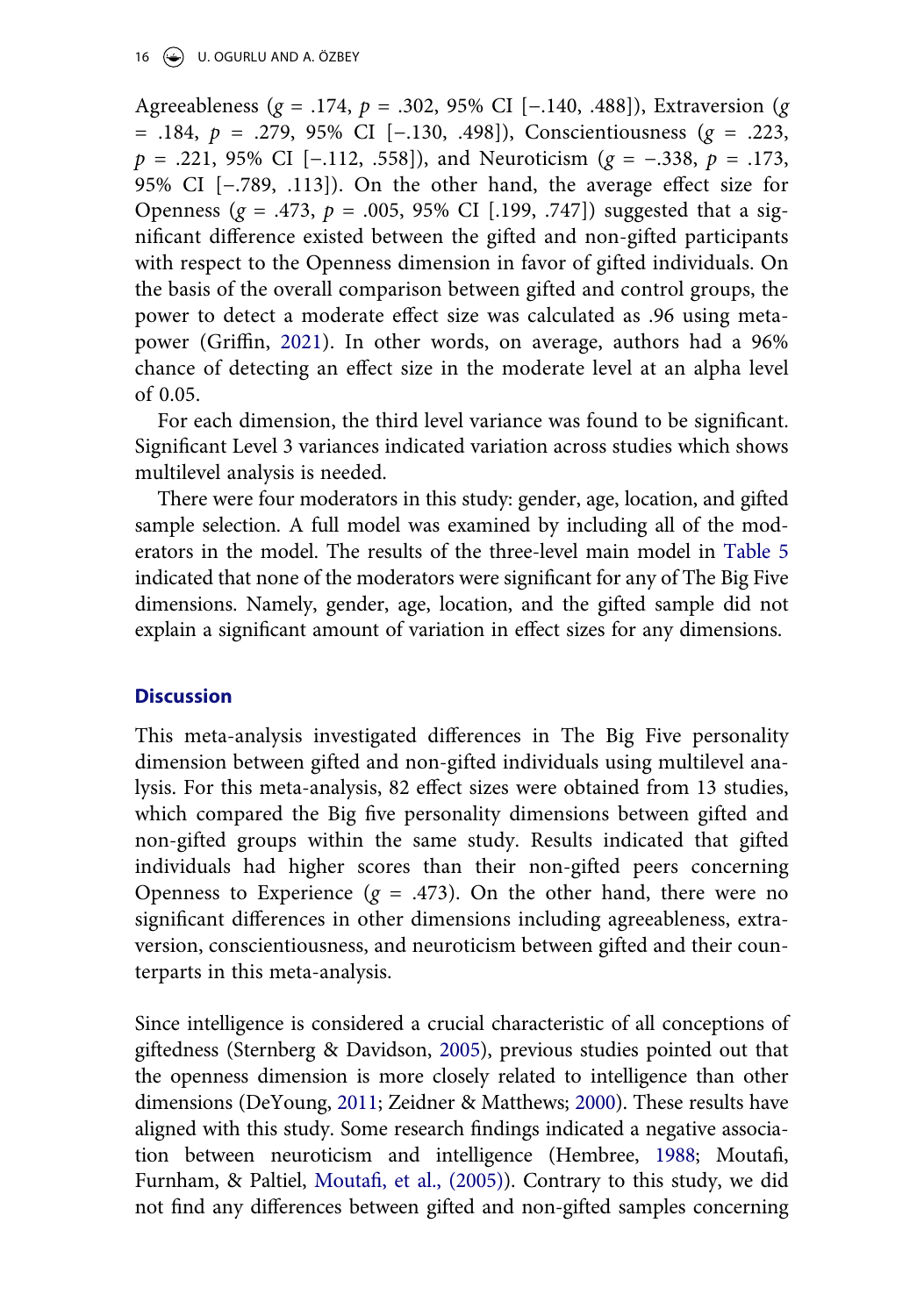| <b>Dimensions</b> | Egger's test $(t)$ |      | Begg and Mazumdar's rank correlation (rt) |      |
|-------------------|--------------------|------|-------------------------------------------|------|
| Agreeableness     | $-1.00$            | .337 | $-.167$                                   | .368 |
| Neuroticism       | .022               | .983 | $-.183$                                   | .322 |
| Conscientiousness | .101               | .921 | .150                                      | .418 |
| Extraversion      | $-.426$            | .676 | $-.017$                                   | .928 |
| <b>Openness</b>   | 1.270              | .222 | .190                                      | .272 |

<span id="page-16-0"></span>**Table 2.** The values of egger's test and of begg and mazumdar's rank correlation.

neuroticism. According to DeYoung [\(2011\)](#page-20-17), the other factors (conscientiousness, agreeableness, and extraversion) did not have significant relationships with intelligence.

<span id="page-16-7"></span>Miller and Speirs Neumeister ([2012\)](#page-22-17) found that openness was a significant predictor of creativity in a sample of high-ability students; creativity being another important component of giftedness definitions. In addition, some traits related to openness such as openness to new learning, discovery, exploration, curiosity, imagination, and creativity are characterized by gifted samples as well (Costa & McCrae, [1992a;](#page-20-3) Davis, Rimm, & Siegle, [2010](#page-20-18); Kaufman, [2009\)](#page-21-17).

<span id="page-16-8"></span><span id="page-16-4"></span><span id="page-16-3"></span><span id="page-16-2"></span>The findings of this study debunked the misconception that gifted students have a maladaptive personality or social difficulties (Neihart, [2002](#page-22-18)). In addition to this meta-analysis, other meta-analytic results have pointed out that gifted individuals have different social-emotional pathways including lower perfectionism (Ogurlu, [2020](#page-22-13)); higher emotional intelligence (Ogurlu, [2021\)](#page-22-14); higher self-concept (Hoge & Renzulli, [1993](#page-21-18); Litster & Roberts, [2011](#page-21-19) and lower anxiety (Martin, Burns, & Schonlau, [2010](#page-22-19)). While creating educational programs for gifted individuals, focusing on cognitive potentials would not be sufficient. This unique developmental pattern should be considered as well.

#### <span id="page-16-6"></span>**Limitations**

<span id="page-16-5"></span>There were some limitations in this meta-analysis. We used a funnel-plot to assess publication bias but this method has some limitations, especially with the small sample number of effect sizes (Kvarven, Strømland, & Johannesson,

| <b>Table 5.</b> The values of $Q_T$ and Findex. |                |         |        |
|-------------------------------------------------|----------------|---------|--------|
| <b>Dimensions</b>                               | Q test $(Q_T)$ |         |        |
| Agreeableness                                   | 245.00         | < .001  | 93.88% |
| Neuroticism                                     | 245.00         | < .001  | 93.88% |
| Conscientiousness                               | 263.40         | < .001  | 94.31% |
| Extraversion                                    | 230.26         | < .001  | 93.49% |
| Openness                                        | 301.24         | < 0.001 | 94.36% |
|                                                 |                |         |        |

<span id="page-16-1"></span>

|  |  |  | Table 3. The values of $Q_T$ and $I^2$ index. |  |  |  |  |
|--|--|--|-----------------------------------------------|--|--|--|--|
|--|--|--|-----------------------------------------------|--|--|--|--|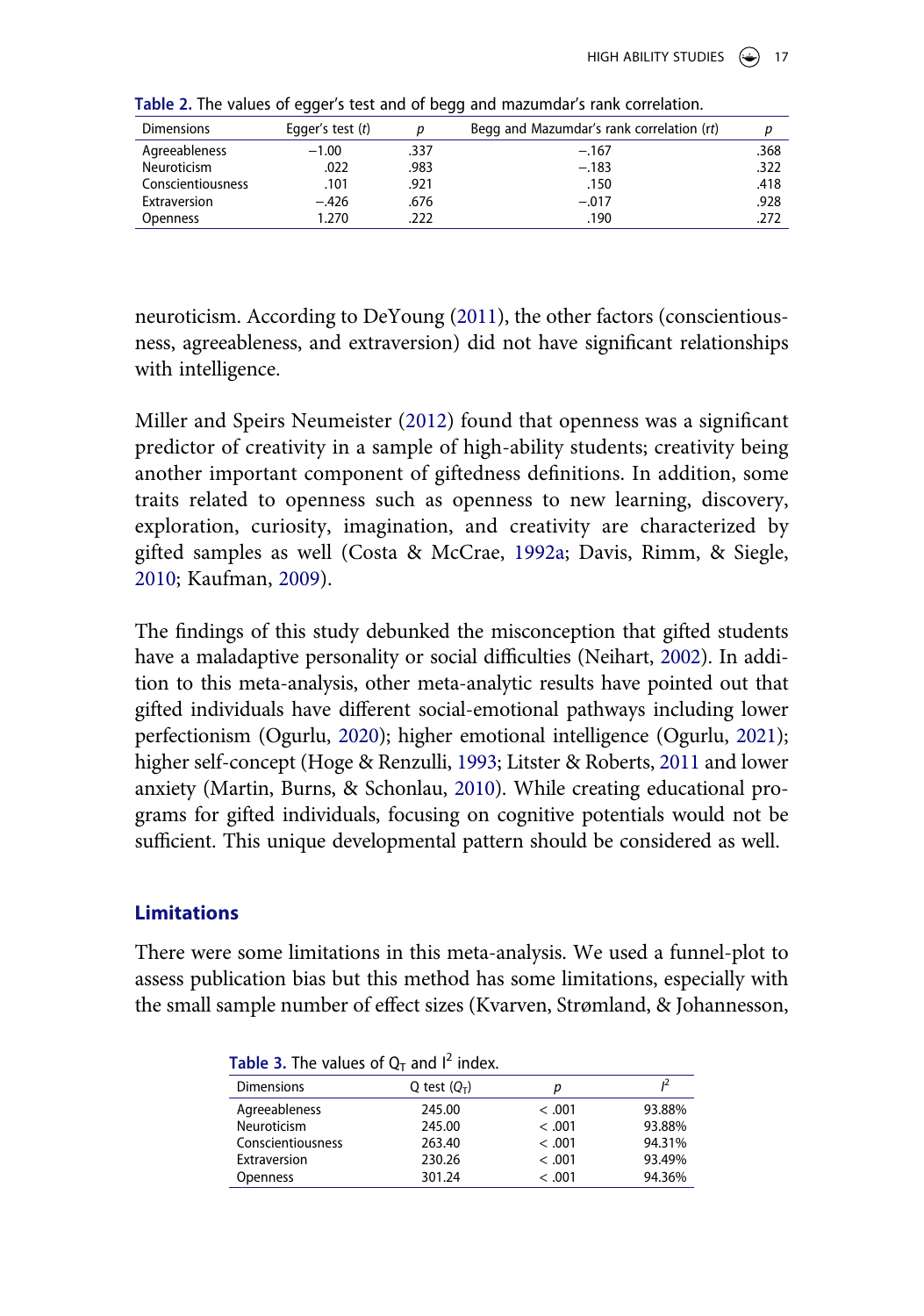<span id="page-17-0"></span>

| Table 4. Unconditional model. |                                                                                                                                 |           |                |               |                 |
|-------------------------------|---------------------------------------------------------------------------------------------------------------------------------|-----------|----------------|---------------|-----------------|
|                               |                                                                                                                                 | Estimates | Э              | σ             | 95% CI          |
| Agreeableness                 | Fixed effects                                                                                                                   |           |                |               |                 |
|                               | Intercept                                                                                                                       | .174      | .160           | 302           | $(-.140, .488)$ |
|                               | Variance components                                                                                                             |           |                |               |                 |
|                               | Second level                                                                                                                    | $\circ$   | í.             | í,            |                 |
|                               | Third level                                                                                                                     | .268      | .126           | 016           | (0.021, 515)    |
| Extraversion                  | Fixed effects                                                                                                                   |           |                |               |                 |
|                               | Intercept                                                                                                                       | .184      | .160           | 279           | $(-.130, .498)$ |
|                               | Variance components                                                                                                             |           |                |               |                 |
|                               | Second leve                                                                                                                     | .003      | 006            | 0.264         | $(-.009, .015)$ |
|                               | Third level                                                                                                                     | .268      | .128           | 018           | (017, 519)      |
| Neuroticism                   | Fixed effects                                                                                                                   |           |                |               |                 |
|                               | Intercept                                                                                                                       | $-338$    | 230            | .173          | $(-.789, .113)$ |
|                               |                                                                                                                                 |           |                |               |                 |
|                               | Variance components<br>Second level                                                                                             |           |                | .143          | $(-.013, .045)$ |
|                               | Third level                                                                                                                     | 0.56      | $015$<br>$264$ | 017           | (.039, 1.073)   |
| Conscientiousness             | Fixed effects                                                                                                                   |           |                |               |                 |
|                               | Intercept                                                                                                                       | .223      | 171            | .221          | $(-.112, .558)$ |
|                               | Variance components                                                                                                             |           |                |               |                 |
|                               | Second leve                                                                                                                     | $\circ$   | ï              | í.            |                 |
|                               | Third level                                                                                                                     | 309       | .145           | 016           | (.025, .593)    |
| Openness                      | Fixed effects                                                                                                                   |           |                |               |                 |
|                               | Intercept                                                                                                                       | 473       | .140           | .005          | (199, 747)      |
|                               | Variance components                                                                                                             |           |                |               |                 |
|                               | Second level                                                                                                                    | 006       | 016            | 374           | $(-.025, .037)$ |
|                               | Third level                                                                                                                     | .237      | .107           | $\frac{1}{2}$ | (027, 447)      |
|                               | Note: The second level models the variation over effect sizes within a study; the third level models the variation over studies |           |                |               |                 |

18  $\odot$  U. OGURLU AND A. ÖZBEY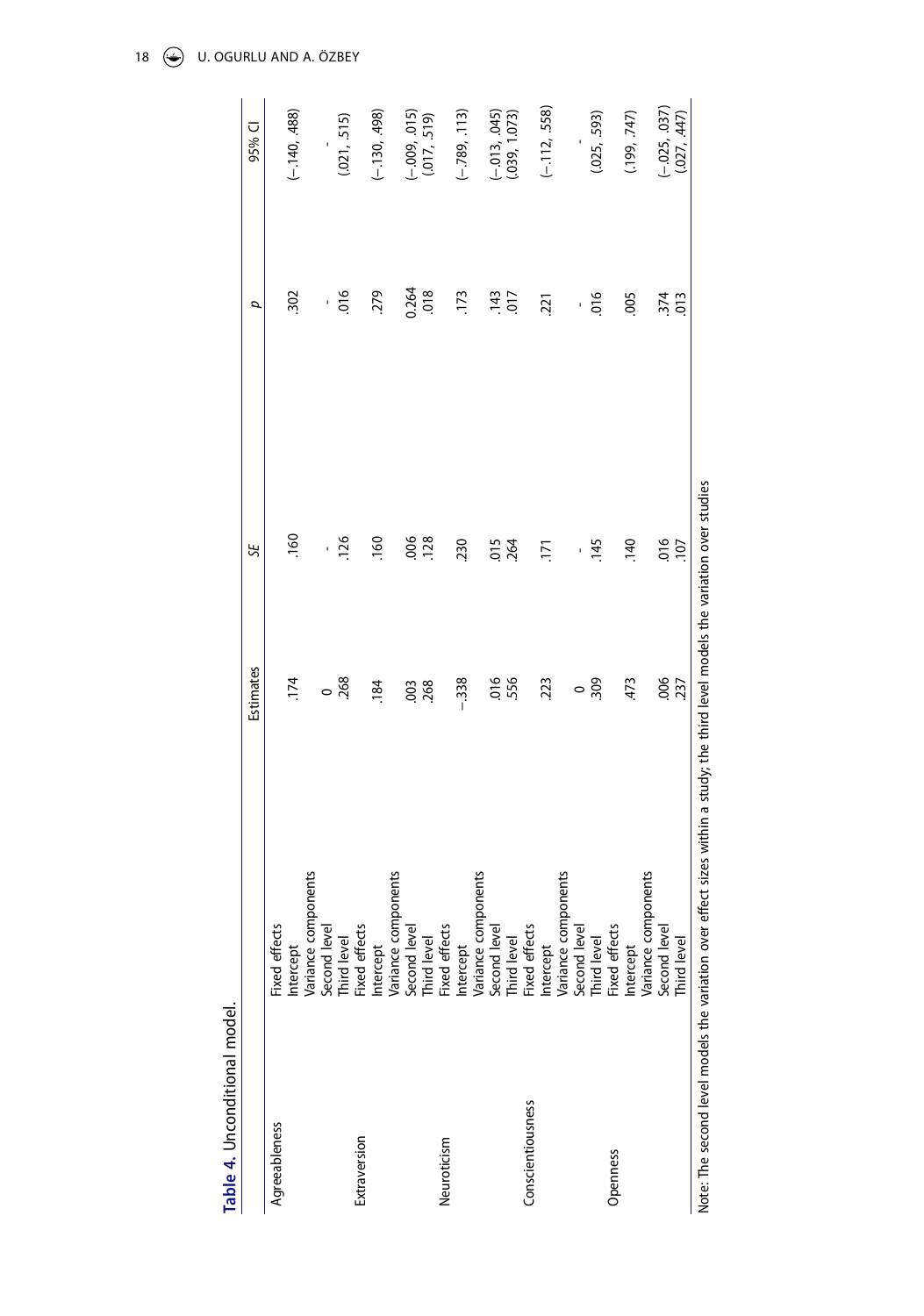|                   |                                                   | <b>Estimates</b> | SE                       | р              | 95% CI                                |
|-------------------|---------------------------------------------------|------------------|--------------------------|----------------|---------------------------------------|
| Agreeableness     | Fixed effects                                     |                  |                          |                |                                       |
|                   | Intercept                                         | 1.042            | .507                     | .096           | (.048, 2.036)                         |
|                   | Age (College and up)                              | $-.051$          | .129                     | .702           | $(-.304, .202)$                       |
|                   | Age (Mixed)                                       | 1.000            | .406                     | .054           | (.204, 1.796)                         |
|                   | Culture (Europe)                                  | $-.483$          | .425                     | .305           | $(-1.316, .350)$                      |
|                   | Culture (Middle East)                             | $-.798$          | .636                     | .262           | $(-2.045, .449)$                      |
|                   | Gender (Female)                                   | $-.021$          | .075                     | .782           | $(-.168, .126)$                       |
|                   | Gender (Both)                                     | $-.634$          | .362                     | .143           | $(-1.344, .076)$                      |
|                   | Gifted Sample (Assessment)                        | $-.192$          | .270                     | .508           | $(-.721, .337)$                       |
|                   | Variance components                               |                  |                          |                |                                       |
|                   | Second level                                      | 0                | $\overline{\phantom{a}}$ | $\overline{a}$ |                                       |
|                   | Third level                                       | .113             | .079                     | .077           | $(-.042, .268)$                       |
| Extraversion      | Fixed effects                                     |                  |                          |                |                                       |
|                   | Intercept                                         | .254             | .687                     | .727           | $(-1.093, 1.601)$                     |
|                   | Age (College and up)                              | .005             | .148                     | .973           | $(-.285, .295)$                       |
|                   | Age (Mixed)                                       | .758             | .689                     | .322           | $(-.592, 2.108)$                      |
|                   | Culture (Europe)                                  | .022             | .530                     | .967           | $(-1.017, 1.061)$                     |
|                   | Culture (Middle East)                             | .204             | .812                     | .811           | (-1.388, 1.796)                       |
|                   | Gender (Female)                                   | .099             | .096                     | .449           | $(-.089, .287)$                       |
|                   | Gender (Both)                                     | $-.151$          | .519                     | .782           | $(-1.168, .866)$                      |
|                   | Gifted Sample (Assessment)<br>Variance components | $-.450$          | .304                     | .198           | $(-1.046, .146)$                      |
|                   | Second level                                      | .003             | .010                     | .377           | $(-.017, .023)$                       |
|                   | Third level                                       | .186             | .128                     | .072           | $(-.065,.437)$                        |
| Neuroticism       | Fixed effects                                     |                  |                          |                |                                       |
|                   | Intercept                                         | .532             | 1.277                    | .694           | $(-1.971, 3.035)$                     |
|                   | Age (College and up)                              | .258             | .165                     | .190           | $(-.065, .581)$                       |
|                   | Age (Mixed)                                       | $-.402$          | 1.278                    | .765           | $(-2.907, 2.103)$                     |
|                   | Culture (Europe)                                  | $-.631$          | .973                     | .545           | $(-2.538, 1.276)$                     |
|                   | Culture (Middle East)                             | $-1.042$         | 1.501                    | .518           | $(-3.984, 1.900)$                     |
|                   | Gender (Female)                                   | $-.195$          | .110                     | .257           | $(-.411, .021)$                       |
|                   | Gender (Both)                                     | $-.500$          | .962                     | 628            | $(-2.386, 1.386)$                     |
|                   | Gifted Sample (Assessment)                        | .579             | .561                     | .518           | $(-.521, 1.679)$                      |
|                   | Variance components                               |                  |                          |                |                                       |
|                   | Second level                                      | .005             | .013                     | .330           | $(-.020, .030)$                       |
|                   | Third level                                       | .674             | .438                     | .061           | $(-.184, 1.532)$                      |
| Conscientiousness | Fixed effects                                     |                  |                          |                |                                       |
|                   | Intercept                                         | .059             | .798                     | .943           | $(-1.505, 1.623)$                     |
|                   | Age (College and up)                              | $-.041$          | .134                     | .766           | $(-.304, .222)$                       |
|                   | Age (Mixed)                                       | .592             | .801                     | .493           | $(-.978, 2.162)$                      |
|                   | Culture (Europe)                                  | .271             | .612                     | .675           | $(-.929, 1.471)$                      |
|                   | Culture (Middle East)                             | .492<br>.096     | .942                     | .624<br>.236   | $(-1.354, 2.338)$                     |
|                   | Gender (Female)<br>Gender (Both)                  | $-.048$          | .075                     | .939           | $(-.051, .243)$                       |
|                   | Gifted Sample (Assessment)                        | $-.541$          | .604<br>.353             | .186           | $(-1.232, 1.136)$<br>$(-1.233, .151)$ |
|                   | Variance components                               |                  |                          |                |                                       |
|                   | Second level                                      | 0                | $\overline{a}$           | $\overline{a}$ |                                       |
|                   | Third level                                       | .259             | .174                     | .068           | $(-.082, .600)$                       |
| Openness          | Fixed effects                                     |                  |                          |                |                                       |
|                   | Intercept                                         | .431             | .603                     | .499           | $(-.751, 1.613)$                      |
|                   | Age (College and up)                              | $-.204$          | .186                     | .339           | $(-.569, 161)$                        |
|                   | Age (Mixed)                                       | –1.179           | .696                     | .135           | $(-2.543, .185)$                      |
|                   | Culture (Europe)                                  | $-.334$          | .405                     | .436           | $(-1.128, .460)$                      |
|                   | Culture (Middle East)                             | .683             | .736                     | .436           | $(-.760, 2.126)$                      |
|                   | Gender (Female)                                   | .038             | .156                     | .837           | $(-.268, .344)$                       |
|                   | Gender (Mixed)                                    | .557             | .519                     | .320           | $(-.460, 1.574)$                      |
|                   | Gifted Sample (Assessment)                        | $-.436$          | .293                     | .180           | $(-1.010, .138)$                      |
|                   | Variance components                               |                  |                          |                |                                       |
|                   | Second level                                      | .017             | .030                     | .283           | $(-.042, .076)$                       |
|                   | Third level                                       | .185             | .117                     | .057           | $(-.044, .414)$                       |

<span id="page-18-0"></span>**Table 5.** Main model.

Note: Dummy coding: Age Level 0 = High School&Lower, Age Level 1 = College& Up, Age Level 2 = Mixed; Gender 0 = Male, Gender 1 = Female, Gender 2 = Mixed; Culture 0 = America, Culture1 = Europe, Culture 2 = Middle East; Gifted Sample  $0 =$  From Special Programs, Gifted Sample  $1 =$  From Assessment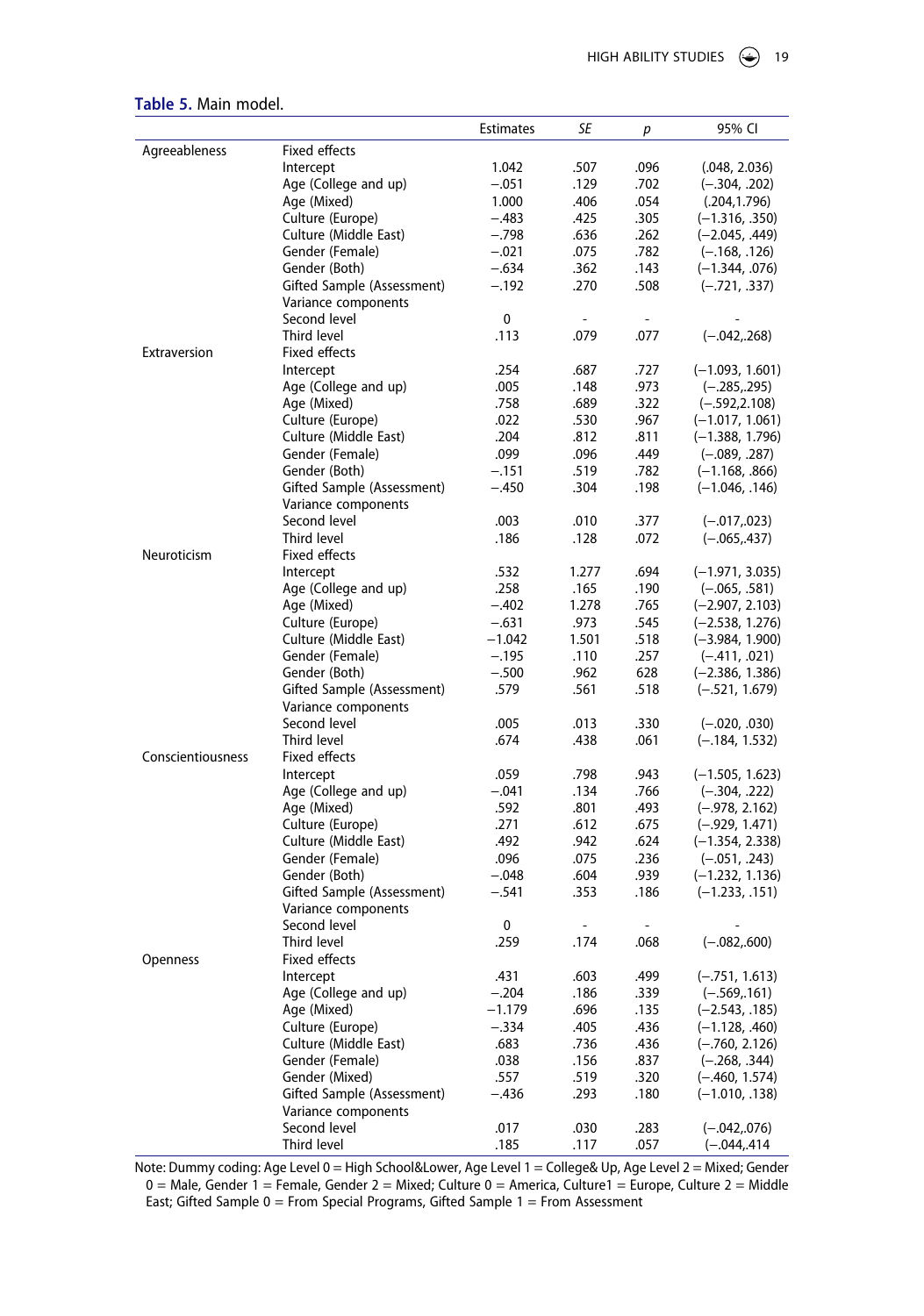#### 20 U. OGURLU AND A. ÖZBEY

[2019\)](#page-21-20). The sample of the study was not too large so in the future, this study should be done with a larger sample. In the study, the identification process of gifted individuals was not added as a moderator, although the gifted sample selection was taken into consideration since most studies did not include sufficient information on the identification of giftedness.

#### **Conclusion**

The study findings reveal that gifted individuals had higher openness levels than their non-gifted counterparts but there were no significant differences between the two groups in regards to the other factors (agreeableness, extraversion, conscientiousness, and neuroticism). While interpreting these results, various definitions and identifications of giftedness should be taken into account. This study underlines the significance of addressing personality differences in gifted versus non-gifted individuals.

#### **Disclosure statement**

No potential conflict of interest was reported by the author(s).

#### **References**

- <span id="page-19-6"></span>Acar, S., Sen, S., & Cayirdag, N. ([2016\)](#page-11-0). Consistency of the performance and nonperformance methods in gifted identification: A multilevel meta-analytic review. Gifted Child Quarterly, 60(2), 81–101.
- <span id="page-19-7"></span>Alhoish, F. K. [\(2019](#page-13-1)). The big five personality traits relevant to the locus of control among gifted and non-gifted female students. IUG Journal of Educational and Psychological Sciences, 27(2), 41–55.
- <span id="page-19-8"></span>Altaras-Dimitrijević, A. ([2012\)](#page-13-2). A faceted eye on intellectual giftedness: Examining the personality of gifted students using FFM domains and facets. Psihologija, 45(3), 231–256.
- <span id="page-19-3"></span>American Psychological Association. [\(2010\)](#page-8-0). Publication manual of the American Psychological Association (6th ed.). Washington, DC: Author.
- <span id="page-19-0"></span>Barańczuk, U. ([2019](#page-1-0)). The five factor model of personality and social support: A meta-analysis. Journal of Research in Personality, 81, 38–46.
- <span id="page-19-1"></span>Baudson, T. G., & Preckel, F. [\(2013\)](#page-2-0). Teachers' implicit personality theories about the gifted: An experimental approach. School Psychology Quarterly, 28(1), 37–46.
- <span id="page-19-2"></span>Baudson, T. G., & Preckel, F. ([2016](#page-2-1)). Teachers' conceptions of gifted and average-ability students on achievement-relevant dimensions. Gifted Child Quarterly, 60(3), 212–225.
- <span id="page-19-4"></span>Begg, C. B., & Mazumdar, M. ([1994](#page-10-0)). Operating characteristics of a rank correlation test for publication bias. Biometrics, 50(4), 1088–1101.
- <span id="page-19-9"></span>Biedroń, A. ([2011\)](#page-13-3). Personality factors as predictors of foreign language aptitude. Studies in Second Language Learning and Teaching, 1(4), 467–489.
- <span id="page-19-5"></span>Borenstein, M., Rothstein, H., & Cohen, J. [\(1997](#page-11-1)). Power and precision. Englewood, NJ: Biostat.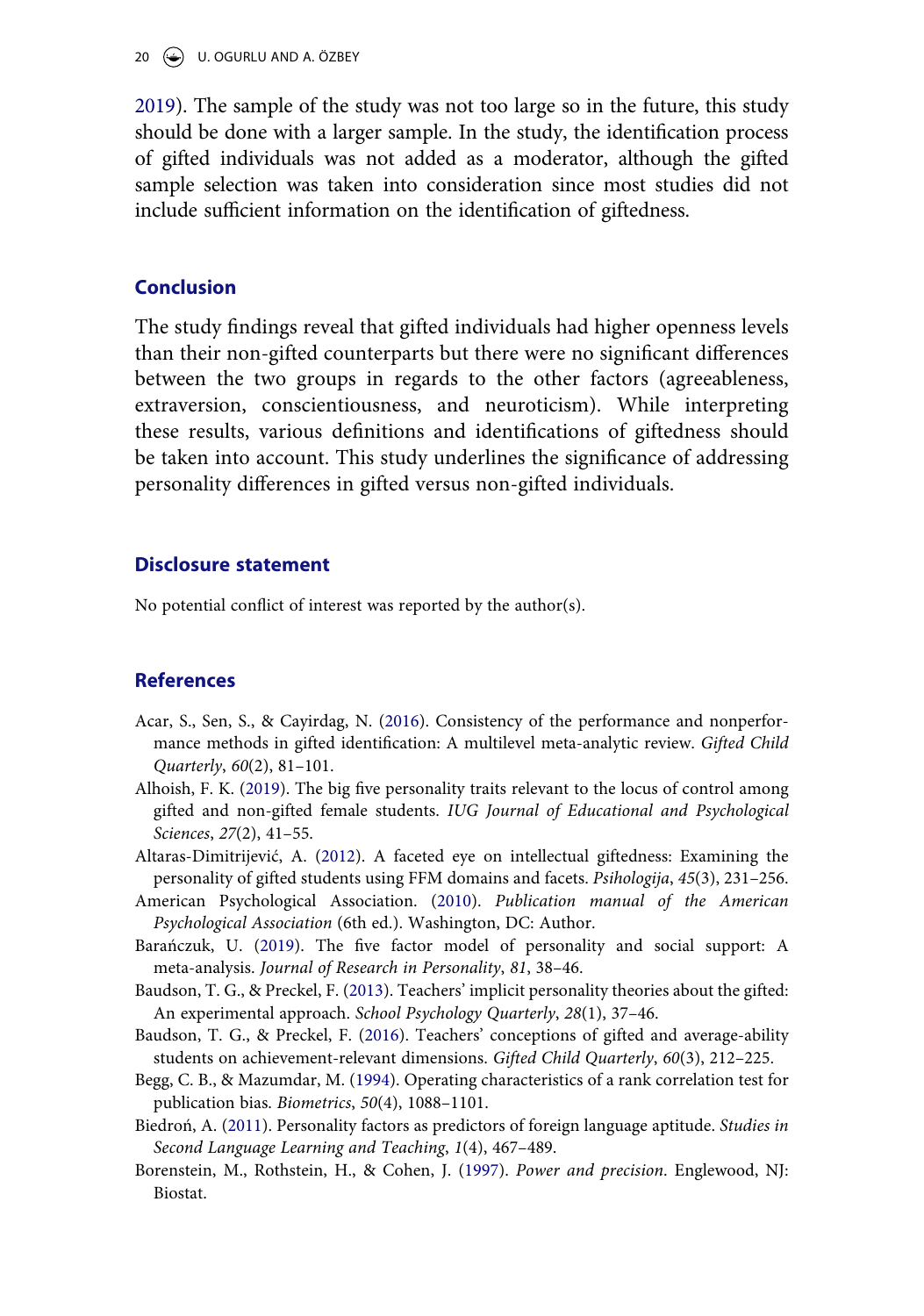- <span id="page-20-1"></span>Carman, C. A. ([2011](#page-1-1)). Adding personality to gifted identification: Relationships among traditional and personality-based constructs. Journal of Advanced Academics, 22(3), 412–446.
- <span id="page-20-12"></span>Cheung, S. F., & Chan, D. K. S. [\(2014\)](#page-12-0). Meta-analyzing dependent correlations: An SPSS macro and an R script. Behavior Research Methods, 46(2), 331–345.
- <span id="page-20-2"></span>Costa, P. T., Jr., & McCrae, R. R. [\(1987](#page-1-2)). Validation of the five-factor model of personality across instruments and observers. Journal of Personality and Social Psychology, 52(1), 81–90.
- <span id="page-20-14"></span>Costa, P. T., Jr., & McCrae, R. R. ([1992b\)](#page-13-4). Revised NEO Personality Inventory manual. Odessa, FL: Psychological Assessment Resources.
- <span id="page-20-3"></span>Costa, P. T., & McCrae, R. R. [\(1992a\)](#page-1-3). Four ways five factors are basic. Personality and Individual Differences, 13(6), 653–665.
- <span id="page-20-13"></span>Costa, P. T., & McCrae, R. R. ([1992c\)](#page-13-5). Normal personality assessment in clinical practice: The NEO Personality Inventory. Psychological Assessment, 4(1), 5–13.
- <span id="page-20-7"></span>Costa, P. T., Terracciano, A., & McCrae, R. R. [\(2001\)](#page-3-0). Gender differences in personality traits across cultures: Robust and surprising findings. Journal of Personality and Social Psychology, 81(2), 322–331.
- <span id="page-20-9"></span>Cross, T. L., Cross, J. R., Mammadov, S., Ward, T. J., Neumeister, K. S., & Andersen, L. [\(2018\)](#page-7-1). Psychological heterogeneity among honors college students. Journal for the Education of the Gifted, 41(3), 242–272.
- <span id="page-20-5"></span>Curtis, R. G., Windsor, T. D., & Soubelet, A. [\(2015\)](#page-1-4). The relationship between big-5 personality traits and cognitive ability in older adults–a review. Aging, Neuropsychology, and Cognition, 22(1), 42–71.
- <span id="page-20-18"></span>Davis, G., Rimm, S., & Siegle, D. ([2010](#page-16-2)). Education of the gifted and talented (6th ed.). Boston, MA: Pearson.
- <span id="page-20-17"></span>DeYoung, C. G. [\(2011\)](#page-15-0). Intelligence and personality. In R. J. Sternberg, and S. B. Kaufman (Eds.), The Cambridge handbook of intelligence (pp. 711–737). New York, USA: New Cambridge University Press.
- <span id="page-20-15"></span>Dijkstra, P., Barelds, D. P., Ronner, S., & Nauta, A. P. [\(2012](#page-13-6)). Personality and well-being: Do the intellectually gifted differ from the general population? Advanced Development, 13, 103–118.
- <span id="page-20-10"></span>Downes, M. J., Brennan, M. L., Williams, H. C., & Dean, R. S. ([2016](#page-8-1)). Development of a critical appraisal tool to assess the quality of cross-sectional studies (AXIS).  $BMJ$ ,  $6(12)$ , e011458.
- <span id="page-20-11"></span>Egger, M., Smith, G. D., Schneider, M., & Minder, C. [\(1997\)](#page-10-1). Bias in meta-analysis detected by a simple, graphical test. BMJ, 315(7109), 629–634.
- <span id="page-20-6"></span>Ensign, J. ([2000\)](#page-2-1). Defying the stereotypes of special education: Home school students. Peabody Journal of Education, 75(1–2), 147–158.
- <span id="page-20-8"></span>Feingold, A. ([1994\)](#page-4-0). Gender differences in personality: A meta-analysis. Psychological Bulletin, 116(3), 429–456.
- <span id="page-20-4"></span>Feist, G. J. ([1998\)](#page-1-5). A meta-analysis of personality in scientific and artistic creativity. Personality and Social Psychology Review, 2(4), 290–309.
- <span id="page-20-0"></span>Gagné, F. ([2009\)](#page-1-6). Building gifts into talents: Detailed overview of the DMGT 2.0. In B. MacFarlane, and T. Stambaugh (Eds.), Leading change in gifted education: The festschrift of Dr. Joyce VanTassel-Baska (pp. 61–80). Waco, TX: Prufrock Press.
- <span id="page-20-16"></span>Gerris, J. R. M., Houtmans, M. J. M., Kwaaitaal-Roosen, E. M. G., de Schipper, J. C., Vemulst, A. A., & Janssens, J. M. A. M. ([1998](#page-14-0)). Parents, adolescents, and young adults in Dutch families: A longitudinal study. Nijmegen: Institute of Family Studies, University of Nijmegen.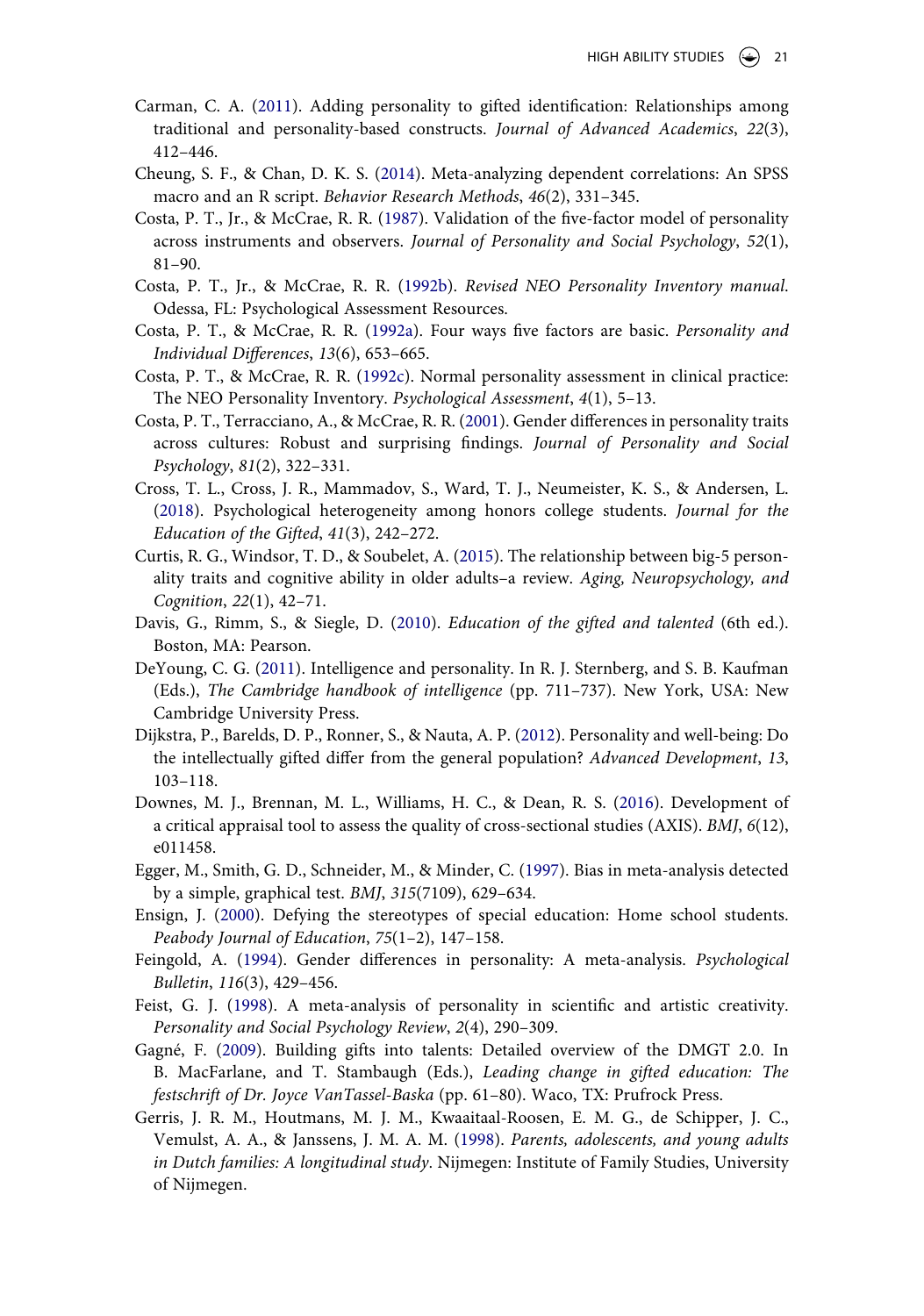- <span id="page-21-0"></span>Goldberg, L. R. ([1993](#page-1-7)). The structure of phenotypic personality traits. American Psychologist, 48(1), 26–34.
- <span id="page-21-10"></span>Griffin, J. W. [\(2021\)](#page-11-2). Calculating statistical power for meta-analysis using metapower. The Quantitative Methods for Psychology, 17(1), 24–39.
- <span id="page-21-9"></span>Hedges, L. V., & Olkin, I. ([1985\)](#page-10-2). Statistical models for meta-analysis. New York, USA: Academic Press.
- <span id="page-21-6"></span>Hedges, L. V. ([1981](#page-9-0)). Distribution theory for Glass's estimator of effect size and related estimators. Journal of Educational Statistics, 6(2), 107–128.
- <span id="page-21-16"></span>Hembree, R. ([1988](#page-15-1)). Correlates, causes, effects, and treatment of test anxiety. Review of Educational Research, 58(1), 47–77.
- <span id="page-21-8"></span>Higgins, J. P., Thompson, S. G., Deeks, J. J., & Altman, D. G. [\(2003\)](#page-10-3). Measuring inconsistency in meta-analyses. BMJ: British Medical Journal, 327(7414), 557.
- <span id="page-21-18"></span>Hoge, R. D., & Renzulli, J. S. [\(1993\)](#page-16-3). Exploring the link between giftedness and self-concept. Review of Educational Research, 63(4), 449–465.
- <span id="page-21-13"></span>John, O. P., Naumann, L. P., & Soto, C. J. [\(2008](#page-13-7)). Paradigm shift to the integrative big five trait taxonomy. Handbook of Personality: Theory and Research, 3(2), 114–158.
- <span id="page-21-17"></span>Kaufman, J. C. ([2009\)](#page-16-4). Creativity 101. New York, USA: Springer.
- <span id="page-21-2"></span>Keller, C. ([2001\)](#page-2-2). Effect of teachers' stereotyping on students' stereotyping of mathematics as a male domain. The Journal of Social Psychology, 141(2), 165–173.
- <span id="page-21-4"></span>Kim, M. [\(2016\)](#page-4-1). A meta-analysis of the effects of enrichment programs on gifted students. Gifted Child Quarterly, 60(2), 102–116.
- <span id="page-21-11"></span>Konstantopoulos, S. ([2011](#page-11-3)). Fixed effects and variance components estimation in three-level meta-analysis. Research Synthesis Methods, 2(1), 61–76.
- <span id="page-21-20"></span>Kvarven, A., Strømland, E., & Johannesson, M. [\(2019\)](#page-16-5). Comparing meta-analyses and preregistered multiple-laboratory replication projects. Natural Human Behavior. Advance online publication. doi: [10.1038/s41562-019-0787-z](https://doi.org/10.1038/s41562-019-0787-z).
- <span id="page-21-5"></span>Larson, L. M., & Borgen, F. H. [\(2002\)](#page-7-1). Convergence of vocational interests and personality: Examples in an adolescent gifted sample. Journal of Vocational Behaviour, 60(1), 91-112.
- <span id="page-21-12"></span>Likhanov, M. V., Tsigeman, E. S., Papageorgiou, K. A., Akmalov, A. F., Sabitov, I. A., & Kovas, Y. V. [\(2021\)](#page-13-8). Ordinary extraordinary: Elusive group differences in personality and psychological difficulties between STEM-gifted adolescents and their peers. British Journal of Educational Psychology, 91(1), 78–100.
- <span id="page-21-14"></span>Limont, W., Dreszer-Drogorób, J., Bedyńska, S., Śliwińska, K., & Jastrzębska, D. ([2014](#page-13-9)). 'Old wine in new bottles'? relationships between overexcitabilities, the big five personality traits and giftedness in adolescents. Personality and Individual Differences, 69, 199–204.
- <span id="page-21-7"></span>Lipsey, M., & Wilson, D. ([2001](#page-9-1)). Practical meta-analysis. Thousand Oaks, CA: Sage.
- <span id="page-21-19"></span>Litster, K., & Roberts, J. ([2011](#page-16-3)). The self-concepts and perceived competencies of gifted and non-gifted students: A meta-analysis. Journal of Research in Special Educational Needs, 11 (2), 130–140.
- <span id="page-21-15"></span>Lusby, E. K. [\(1994](#page-13-10)). Personality and family environment of the gifted adolescent: A comparison of gifted and normal adolescent samples. (Publication No. 9723921). [Doctoral Dissertation, University of Louisville] ProQuest Dissertations Publishing.
- <span id="page-21-3"></span>Lynn, R., & Martin, T. [\(1997](#page-3-0)). Gender differences in extraversion, neuroticism, and psychoticism in 37 countries. Journal of Social Psychology, 137(3), 369–373.
- <span id="page-21-1"></span>Mammadov, S. [\(2016](#page-2-3)). Personality predictors of academic achievement in gifted students: Mediation by socio-cognitive and motivational variables. (Publication No 1463413093) [. Doctoral Dissertation, College of William and Mary] Dissertations, Theses, and Masters Projects. [10.21220/W4VC7J](https://doi.org/10.21220/W4VC7J)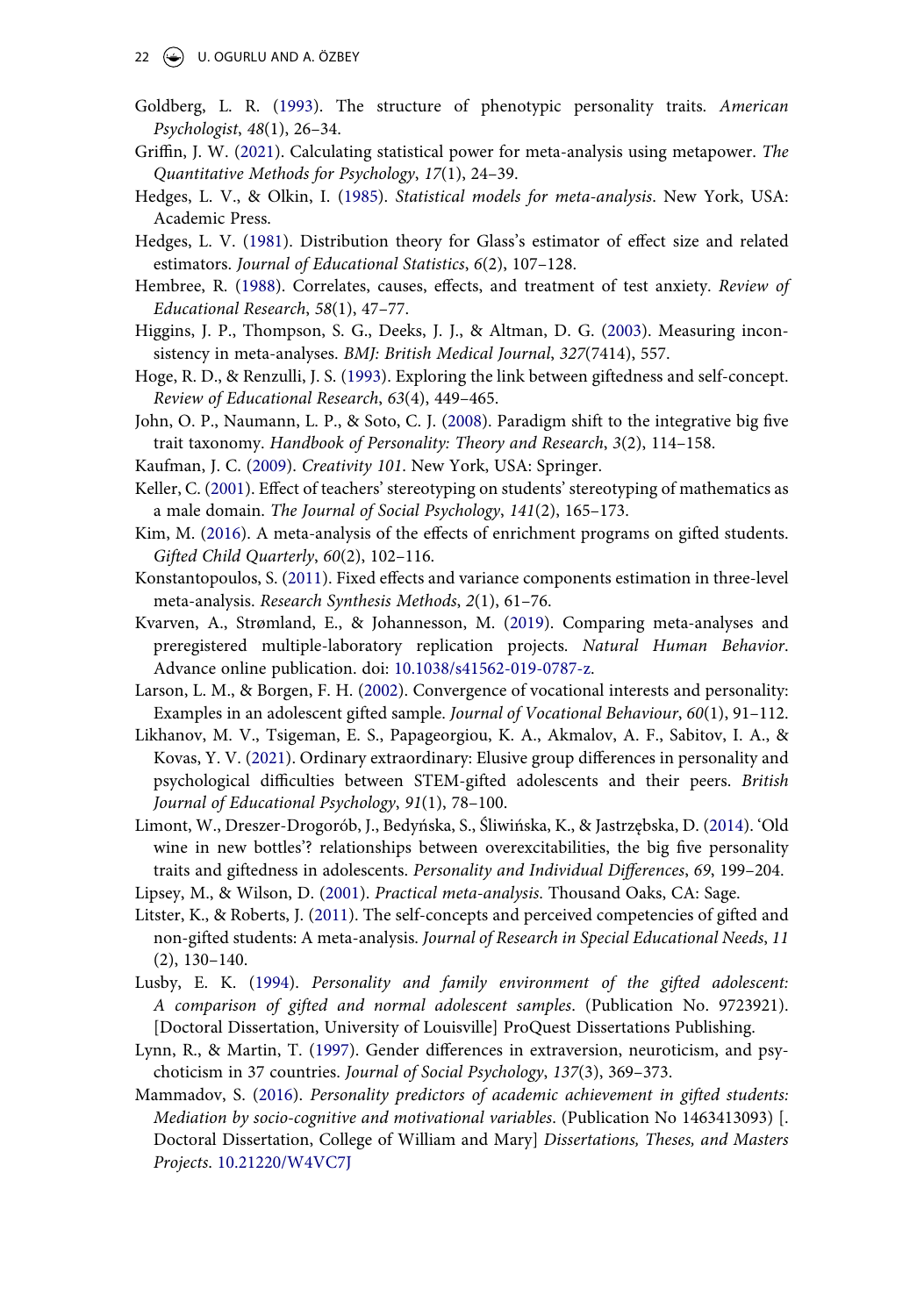- <span id="page-22-8"></span>Mammadov, S., Cross, T. L., & Ward, T. J. [\(2018\)](#page-7-2). The big five personality predictors of academic achievement in gifted students: Mediation by self-regulatory efficacy and academic motivation. High Ability Studies, 29(2), 111–133.
- <span id="page-22-19"></span>Martin, L. T., Burns, R. M., & Schonlau, M. [\(2010\)](#page-16-6). Mental disorders among gifted and nongifted youth: A selected review of the epidemiologic literature. Gifted Child Quarterly, 54(1), 31–41.
- <span id="page-22-3"></span>McAdams, D. P., & Pals, J. L. [\(2006\)](#page-1-8). A new big five: Fundamental principles for an integrative science of personality. American Psychologist, 61(3), 204–217.
- <span id="page-22-6"></span>McCrae, R. R., Costa, J. P., Terracciano, T., Parker, A., Mills, W. D., De Fruytf., C. J., & Mervielde, I. ([2002](#page-2-4)). Personality trait development from age 12 to age 18: Longitudinal, cross-sectional and cross-cultural analyses. Journal of Personality and Social Psychology, 83(6), 1456–1468.
- <span id="page-22-2"></span>McCrae, R. R., & Costa, P. T., Jr. [\(1999](#page-1-2)). A five-factor theory of personality. In L. A. Pervin, and O. P. John (Eds.), *Handbook of personality* (pp. 139–153). New York, USA: Guilford.
- <span id="page-22-15"></span>McCrae, R. R., Costa, P. T., & Martin, T. A. ([2005](#page-14-1)). The NEO-PI-3: A more readable revised NEO personality inventory. Journal of Personality Assessment, 84, 261–270. [https://doi.](https://doi.org/10.1207/s15327752jpa8403_05) [org/10.1207/s15327752jpa8403\\_05](https://doi.org/10.1207/s15327752jpa8403_05)
- <span id="page-22-0"></span>McCrae, R. R., & Costa, P. T. ([2003\)](#page-0-1). Personality in adulthood: A five-factor theory perspective. New York, USA: Guilford Press.
- <span id="page-22-7"></span>McCrae, R. R. ([2002\)](#page-4-2). NEO-PI-R data from 36 cultures: Further intercultural comparisons. In R. R. McCrae, and J. Allik (Eds.), The five-factor model of personality across cultures (pp. 105–126). New York, USA: Kluwer Academic/Plenum.
- <span id="page-22-17"></span>Miller, A. L., & Speirs Neumeister, K. L. [\(2012\)](#page-16-7). Multiple variables for predicting creativity in high ability adults. Advanced Development Journal, 13, 84–102.
- <span id="page-22-9"></span>Miller, A. L., & Speirs Neumeister, K. L. [\(2017](#page-7-3)). The influence of personality, parenting styles, and perfectionism on performance goal orientation in high ability students. Journal of Advanced Academics, 28(4), 313–344.
- <span id="page-22-16"></span>Moutafi, J., Furnham, A., and Paltiel, L. ([2005](#page-15-2)). Can personality factors predict intelligence? Personality and Individual Differences 38(5), 1021–1033
- <span id="page-22-18"></span>Neihart, M. [\(2002](#page-16-8)). The social and emotional development of gifted children. Waco, TX: Prufrock Press.
- <span id="page-22-13"></span>Ogurlu, U. ([2020\)](#page-11-0). Are gifted students perfectionistic? A meta-analysis. Journal for the Education of the Gifted, 43(3), 227–251.
- <span id="page-22-14"></span>Ogurlu, U. ([2021\)](#page-11-0). A meta-analytic review of emotional intelligence in gifted individuals: A multilevel analysis. Personality and Individual Differences, 171, 110503.
- <span id="page-22-4"></span>Oshio, A., Taku, K., Hirano, M., & Saeed, G. ([2018](#page-2-5)). Resilience and big five personality traits: A meta-analysis. Personality and Individual Differences, 127, 54–60.
- <span id="page-22-1"></span>Ozer, D. J., & Benet-Martínez, V. [\(2006\)](#page-0-2). Personality and the prediction of consequential outcomes. Annual Review of Psychology, 57(1), 401-421.
- <span id="page-22-11"></span>Parker, W. D., & Stumpf, H. ([1995](#page-7-3)). An examination of the multidimensional perfectionism scale with a sample of academically talented children. Journal of Psychoeducational Assessment, 13(4), 372–383.
- <span id="page-22-5"></span>Parker, W. D., & Stumpf, H. ([1998](#page-2-3)). A validation of the five-factor model of personality in academically talented youth across observers and instruments. Personality and Individual Differences, 25(6), 1005–1025.
- <span id="page-22-10"></span>Parker, W. D. ([1997\)](#page-7-3). An empirical typology of perfectionism in academically talented children. American Educational Research Journal, 34(3), 545–562.
- <span id="page-22-12"></span>Petersen, J. [\(2013](#page-9-2)). Gender differences in identification of gifted youth and in gifted program participation: A meta-analysis. Contemporary Educational Psychology, 38(4), 342–348. <https://doi.org/10.1016/j.cedpsych.2013.07.002>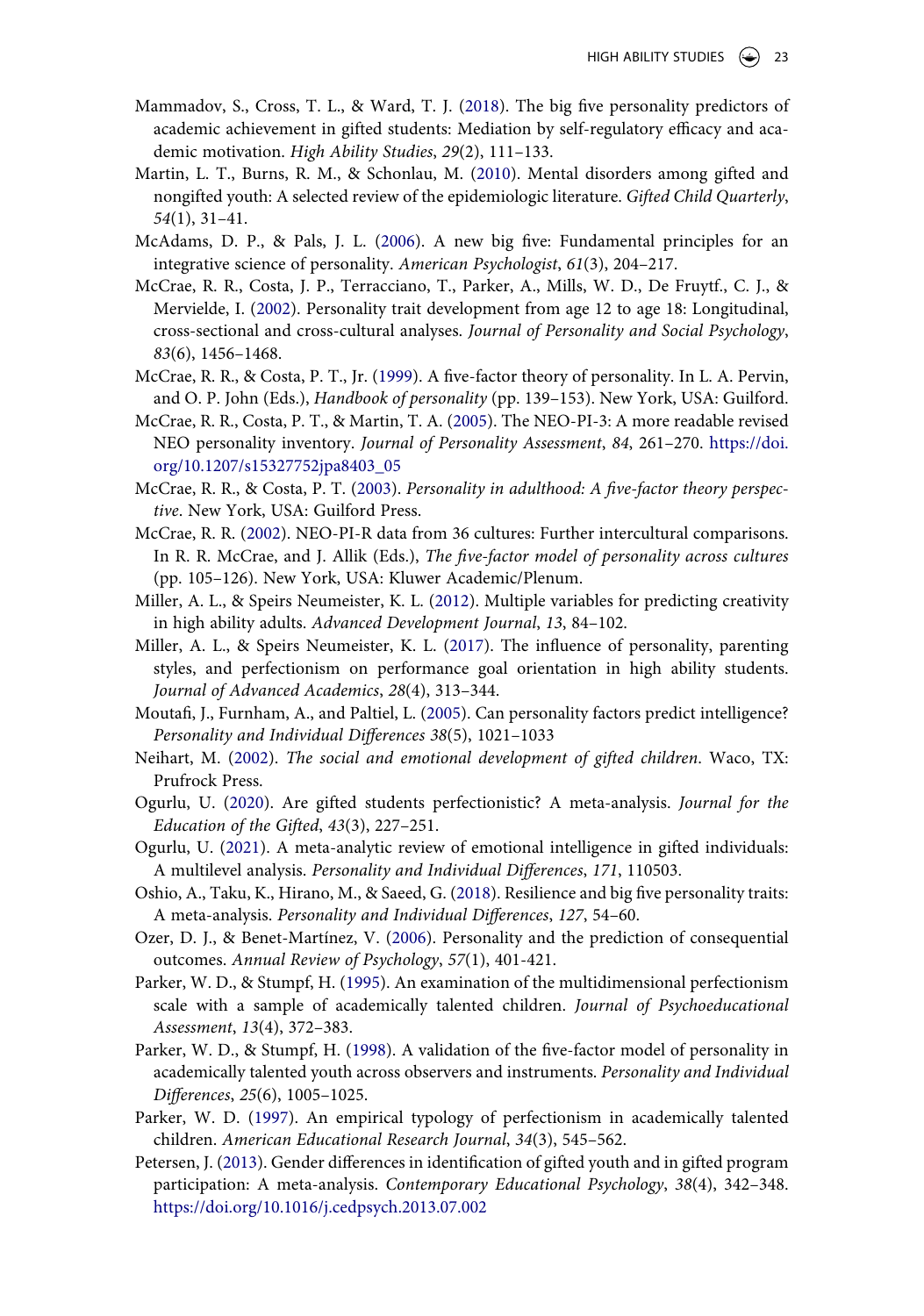- <span id="page-23-11"></span>Pigott, T., & Moon, S. M. ([2016\)](#page-5-0). Introduction to the meta-analysis special issue. Sage Journal, 60(2), 79–80.
- <span id="page-23-8"></span>Pirlott, A., & Schmitt, D. P. [\(2014](#page-4-3)). Gendered sexual culture. In A. Cohen (Ed.), New directions in the psychology of culture (pp. 191–216). Washington, DC: American Psychological Association Books.
- <span id="page-23-5"></span>Preckel, F., Baudson, T. G., Krolak-Schwerdt, S., & Glock, S. [\(2015](#page-2-6)). Gifted and maladjusted? implicit attitudes and automatic associations related to gifted children. American Educational Research Journal, 52(6), 1160–1184.
- <span id="page-23-2"></span>Puryear, J. S., Kettler, T., & Rinn, A. N. ([2017](#page-1-9)). Relationships of personality to differential conceptions of creativity: A systematic review. Psychology of Aesthetics, Creativity, and the Arts, 11(1), 59–68.
- <span id="page-23-12"></span>Rafatpanah, M., Seif, D., Khosravani, M., & Alborzi, S. [\(2016\)](#page-7-4). Prediction of self-actualization based on personality traits and self-awareness among gifted students. Journal of Health Sciences & Surveillance System, 4(4), 174–180.
- <span id="page-23-15"></span>Ramzi, S., Pakdaman, S., & Fathabadi, J. [\(2011](#page-13-11)). The developmental study of adjustment in gifted and non-gifted adolescents and youths regarding personality characteristics. Procedia-Social and Behavioral Sciences, 30, 43–47.
- <span id="page-23-14"></span>Raudenbush, S. W., & Bryk, A. S. [\(2002](#page-11-3)). Hierarchical linear models: Applications and data analysis methods (2nd ed.). Thousand Oaks, CA: Sage Publications.
- <span id="page-23-1"></span>Renzulli, J. S. [\(2012](#page-0-3)). Reexamining the role of gifted education and talent development for the 21st century: A four-part theoretical approach. Gifted Child Quarterly, 56(3), 150–159.
- <span id="page-23-0"></span>Renzulli, J. S. ([2005\)](#page-0-4). The three-ring conception of giftedness: A developmental model for promoting creative productivity. In R. J. Sternberg, and J. E. Davidson (Eds.), Conceptions of giftedness (pp. 246–279). New Yok, USA: Cambridge University Press.
- <span id="page-23-6"></span>Roberts, B. W., Walton, K. E., & Viechtbauer, W. [\(2006\)](#page-3-1). Patterns of mean-level change in personality traits across the life course: A meta-analysis of longitudinal studies. Psychological Bulletin, 132(1), 1–25.
- <span id="page-23-17"></span>Roberts, R. [\(2001](#page-14-2)). Openness, Conscientiousness, Extraversion, Agreeableness, Neuroticism Index Condensed (Oceanic): Preliminary technical report-draft 2. The University of Sydney.
- <span id="page-23-13"></span>Rothstein, H. R., Sutton, A. J., & Borenstein, M. ([2005](#page-10-4)). Publication bias in meta-analysis. Publication bias in meta-analysis: Prevention, assessment and adjustments (pp.1–7). John Wiley. <https://doi.org/10.1002/0470870168>
- <span id="page-23-16"></span>Sadat, A. G., Shafaei, J., Rahim Bidel, S. F., & Rafee, V. [\(2014](#page-14-3)). Prediction of spiritual intelligence on gifted and normal students based on personality traits. Indian Journal of Fundamental and Applied Life Sciences, 4(3), 995–999.
- <span id="page-23-3"></span>Sak, U. ([2004](#page-2-7)). A synthesis of research on psychological types of gifted adolescents. Journal of Secondary Gifted Education, 15(2), 70–79.
- <span id="page-23-4"></span>Scager, K., Akkerman, S., Keesen, F., Mainhard, M. T., Pilot, A., & Wubbels, T. [\(2012](#page-2-4)). Do honors students have more potential for excellence in their professional lives? Higher Education, 64(1), 19–39.
- <span id="page-23-10"></span>Schmitt, D. P., Allik, J., McCrae, R. R., & Benet-Martínez, V. ([2007\)](#page-4-4). The geographic distribution of big five personality traits: Patterns and profiles of human self-description across 56 nations. Journal of Cross-Cultural Psychology, 38(2), 173–212.
- <span id="page-23-9"></span>Schmitt, D. P., Long, A. E., McPhearson, A., O'Brien, K., Remmert, B., & Shah, S. H. ([2017\)](#page-4-3). Personality and gender differences in global perspective. International Journal of Psychology, 52, 45–56.
- <span id="page-23-7"></span>Schmitt, D. P., Realo, A., Voracek, M., & Allik, J. [\(2008\)](#page-4-5). Why can't a man be more like a woman? sex differences in big five personality traits across 55 cultures. Journal of Personality and Social Psychology, 94(1), 168.